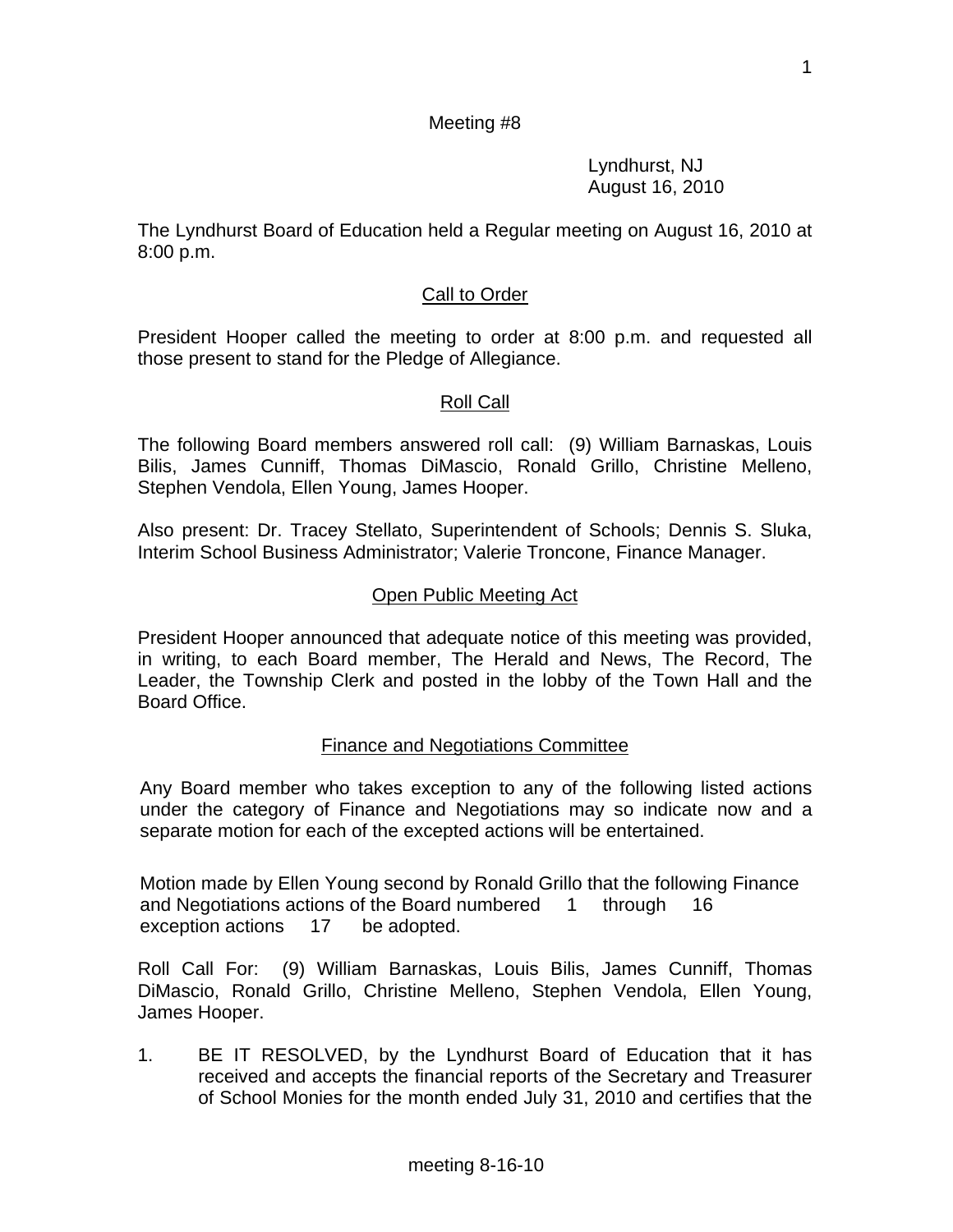reports indicate that no major account or fund is overexpended in violation of NJAC 6A:23-2.11(a) and that sufficient funds are available to meet the district's financial obligations for the remainder of the school year. A copy of the certification shall be included in the minutes.

2. BE IT RESOLVED, that the payroll for the month ended July 31, 2010 be and the same is hereby approved and ordered paid:

Payroll \$550,582.49

3. BE IT RESOLVED, that the attached list of supplies received and services rendered to the Board of Education of the Township of Lyndhurst, County of Bergen, for the month ended August 16, 2010 be and the same are hereby approved and ordered paid:

| Current Expense (Fund 11)                                |          | \$1,397,189.14         |
|----------------------------------------------------------|----------|------------------------|
| Capital Outlay (Fund 12)                                 | \$       | 39,183.70              |
| Total                                                    |          | \$1,436,372.84         |
| Debt Service (Fund 40)                                   | \$.      | 399,870.00             |
| General Ledger                                           | \$       | 24,088.89              |
| Accounts Payable (Fund 11)                               | \$.      | 460,305.46             |
| Accounts Payable (Fund 12)<br>Accounts Payable (Fund 20) | \$<br>\$ | 28,978.01<br>31,807.94 |

4. BE IT RESOLVED, that cafeteria services rendered to the Board of Education of the Township of Lyndhurst, County of Bergen, for the month of July 2010, be and the same are hereby approved and ordered paid:

| Payroll/Payroll Taxes | $-()$       |
|-----------------------|-------------|
| Services              | \$28,124.01 |

5. BE IT RESOLVED, that the ACCP/BCCP supplies received and services rendered to the Board of Education of the Township of Lyndhurst, County of Bergen, for the month of July 2010, be and the same are hereby approved and ordered paid:

| <b>Payroll/Payroll Taxes</b> | $-0-$      |
|------------------------------|------------|
| Supplies/Telephone/Misc      | $-()$      |
| <b>Tuition Refunds</b>       | \$6,785.70 |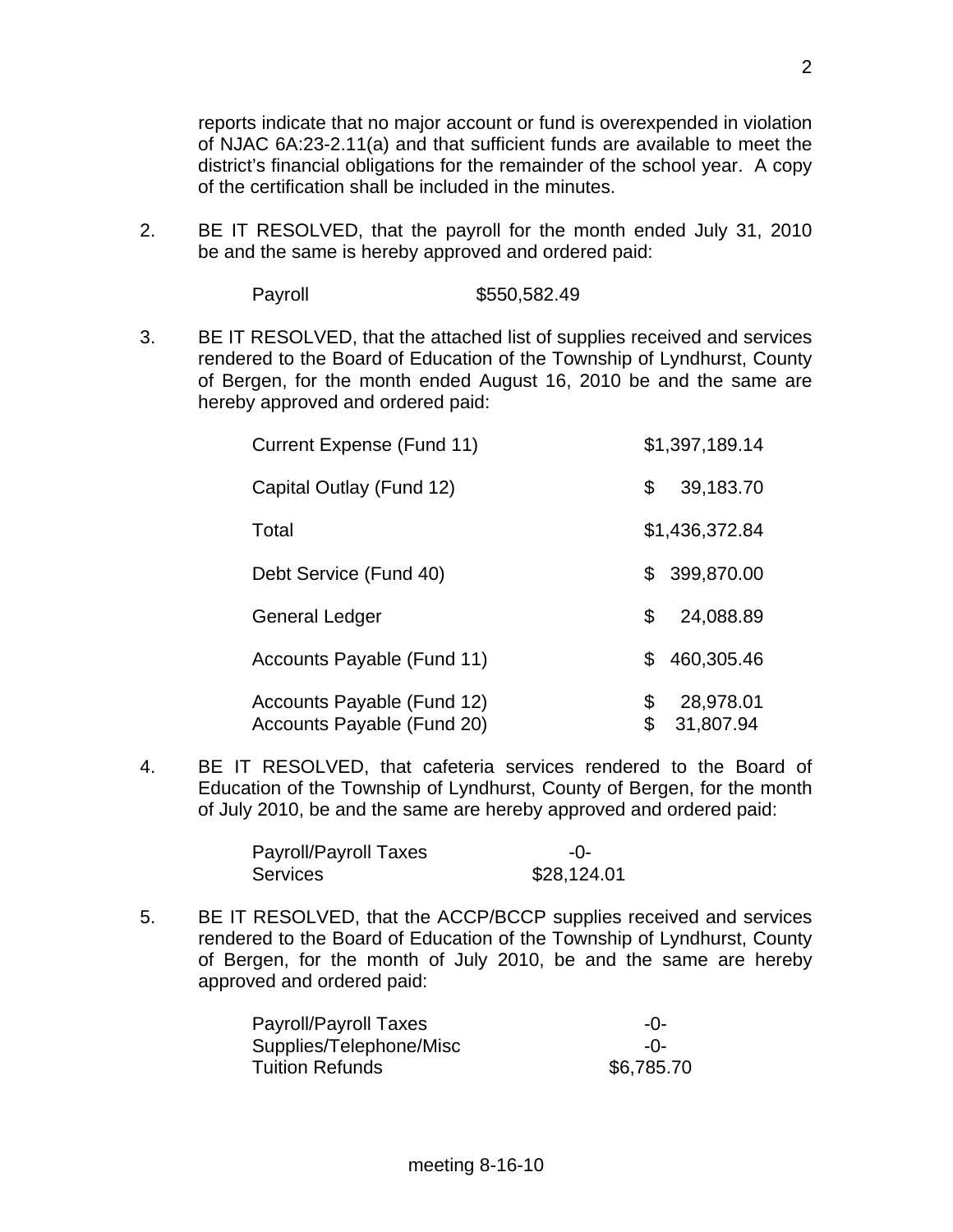- 6. BE IT RESOLVED, that the Lyndhurst Board of Education approve the attached transfers for the month of July 2010.
- 7. BE IT RESOLVED, that the Lyndhurst Board of Education approve the Preliminary Eligible Costs (PEC) by the Office of School Facilities regarding the following projects pursuant to the Educational Facilities Construction and Financing Act, P.L. 2000, c72, as amended. The Board may propose a referendum in the Spring of 2011 to do the work specified in the grants.

#### SITE SITE STATE PROJECT NO.

| Lyndhurst HS             | 2860-050-10-1010 |
|--------------------------|------------------|
| <b>Columbus School</b>   | 2860-060-10-1001 |
| <b>Franklin School</b>   | 2860-070-10-1008 |
| Franklin School          | 2860-070-10-1011 |
| Jefferson School         | 2860-080-10-1002 |
| Jefferson School         | 2860-080-10-1005 |
| Lincoln School           | 2860-090-10-1003 |
| Lincoln School           | 2860-090-10-1012 |
| <b>Washington School</b> | 2860-120-10-1009 |
| <b>Washington School</b> | 2860-120-10-1007 |
| Roosevelt School         | 2860-110-10-1006 |
| Roosevelt School         | 2860-110-10-1004 |

- 8. BE IT RESOLVED, that the Lyndhurst Board of Education enter into a vending agreement with the South Bergen Jointure Commission for the 2010-2011 school year to provide breakfast and lunch to the South Bergen Jointure students at Jefferson School.
- 9. BE IT RESOLVED, that the Lyndhurst Board of Education accept \$18,117.00 in 2010-11 Non-Public Nursing Services Entitlement for Sacred Heart School.
- 10. BE IT RESOLVED, that the Lyndhurst Board of Education accept \$15,290.00 in 2010-11 Non-Public Textbook Aid Entitlement for Sacred Heart School.
- 11. BE IT RESOLVED, that the Lyndhurst Board of Education approve a FY 2011 IDEIA-B Grant application in the amount of \$590,965.00 for the 2010-11 school year.
- 12. BE IT RESOLVED, that the Lyndhurst Board of Education approve a FY 2011 IDEIA-B Preschool Grant application in the amount of \$24,475.00 for the 2010-11 school year.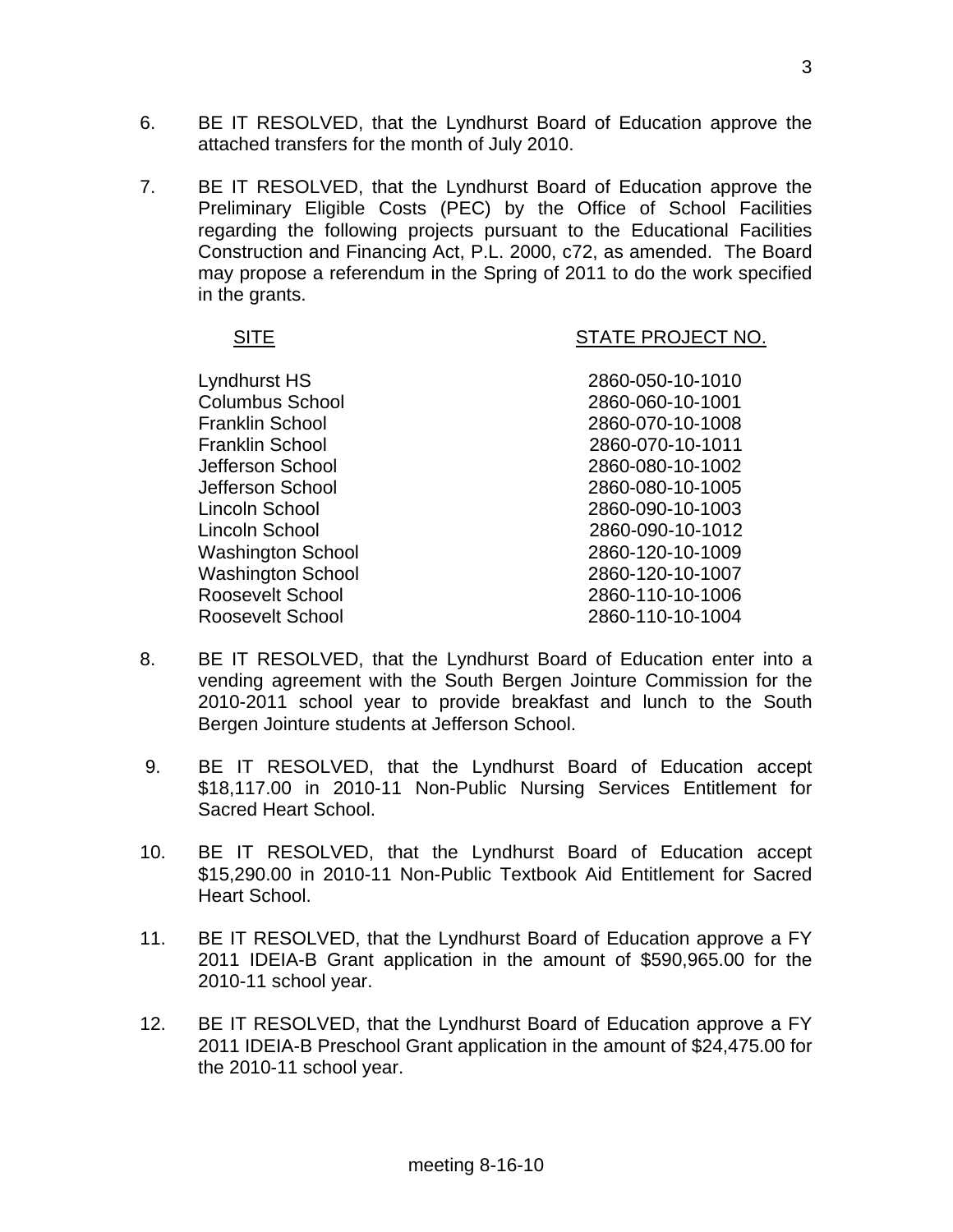- 13. BE IT RESOLVED, THAT THE Lyndhurst Board of Education approve a FY 2011 NCLB Grant application in the amount of \$288,147.00 for the 2010-11 school year.
- 14. BE IT RESOLVED, that the Lyndhurst Board of Education approve a salary of \$20,000 per degreed aide for the 2010-2011 school year for high school self-contained programs.
- 15. BE IT RESOLVED, that the Lyndhurst Board of Education accept an award of \$229,199.00 in Extraordinary Aid from the State of New Jersey for the 2009-2010 school year.
- 16. BE IT RESOLVED, that the Lyndhurst Board of Education approve the following shared services agreement with the Township of Lyndhurst regarding the Pre-K Program.

 WHEREAS, the Lyndhurst Board of Education ("Board") and the Township of Lyndhurst ("Township") desire to collaborate with one another to provide the Pre-Kindergarten program (the "Pre-K Program") to the resident of Lyndhurst;

 WHEREAS, the Board and township had previously been parties to a lease agreement dated February 9, 2010, whereas, the township as landlord, leased to the Board as Tenant, the premises known as 862 Valley Brook Avenue, Lyndhurst, New Jersey and known commonly as the Lyndhurst Recreation Center ("LRC"); and

 WHEREAS, the Board has been operating its Pre-K program out of the LRC and the Board and Township desire to maintain and continue said Pre-K Program in the LRC; and

 WHEREAS, the Board is no longer in a position to assume responsibility for all of the costs of the Program due to budgetary constraints; and

 WHEREAS, the Township has agreed to assume the responsibility of certain operating costs and other services in order to enable the Board to continue to operate the Pre-K Program; and

 WHEREAS, the Board has agreed to furnish all necessary classroom and office supplies, as well as the curriculum for the Pre-K Program; and

 WHEREAS, the maintenance and continuation of the Pre-K Program would serve the needs and be in the best interest of Township residents; and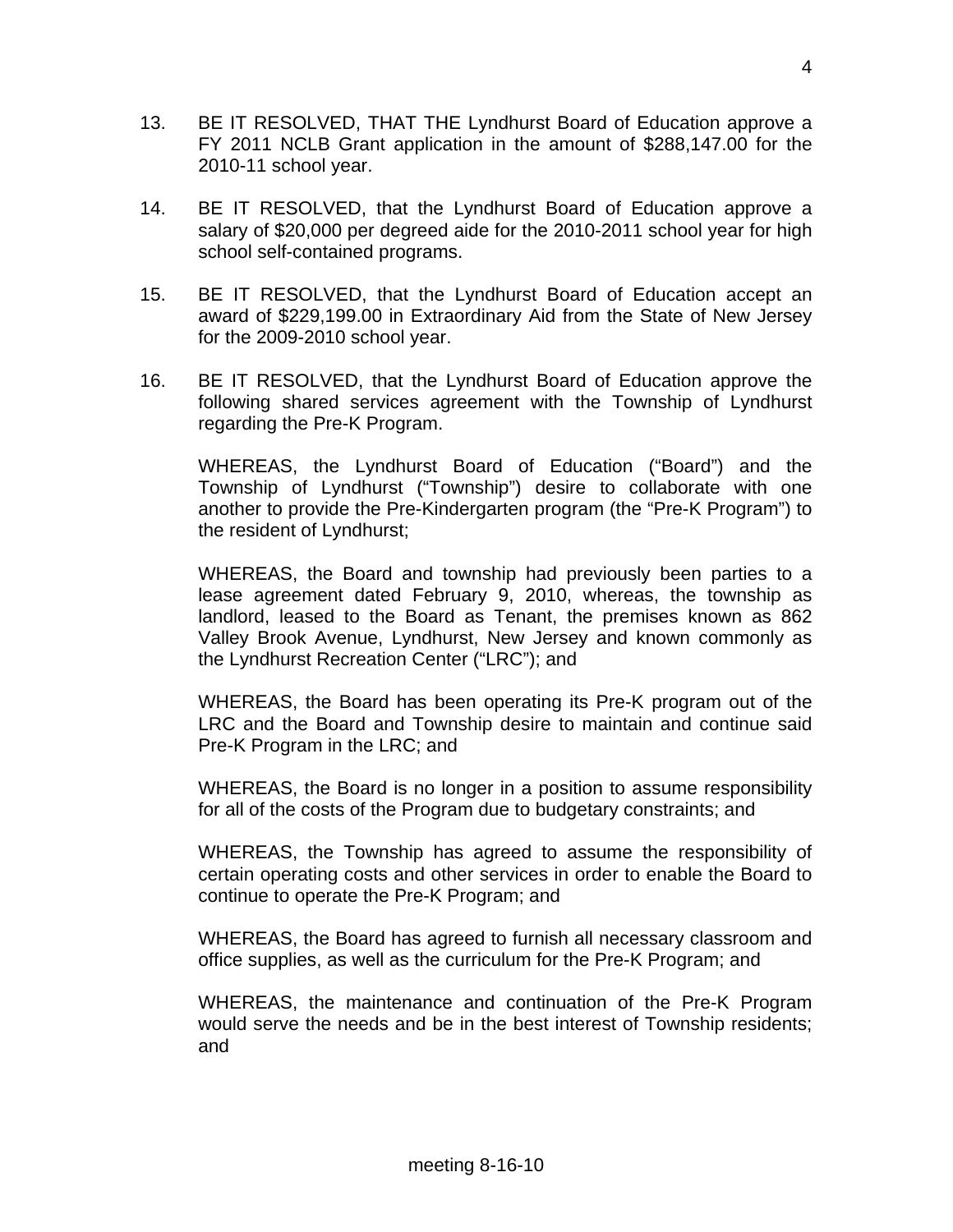NOW THEREFORE, BE IT RESOLVED through the delegation of power to the Superintendent, that the Board is authorized to execute the joint services agreement with the Township for the purposes described above.

#### - - - SEPARATE VOTE - - - - - - - - - - - - - - - - - - - - - - - - - - - - - - - - - - - - - - - - - -

Motion by Ellen Young second by William Barnaskas

17. BE IT RESOLVED, that the Lyndhurst Board of Education approve the attached salary guide for aides, safety monitors, watchperson, etc.

Roll Call For: (6) William Barnaskas, Louis Bilis, Ronald Grillo, Christine Melleno, Ellen Young, James Hooper. Abstain (3) James Cunniff, Thomas DiMascio, Stephen Vendola.

### - - - SEPARATE VOTE - - - - - - - - - - - - - - - - - - - - - - - - - - - - - - - - - - - - - - - - - -

### Education and Curriculum Committee

Any Board member who takes exception to any of the following listed actions under the category of Education and Curriculum may so indicate now and a separate motion for each of the excepted actions will be entertained.

Motion made by Thomas DiMascio second by Ronald Grillo that the following Education and Curriculum actions of the Board numbered 1 through 4 exception actions be adopted.

Roll Call For: (9) William Barnaskas, Louis Bilis, James Cunniff, Thomas DiMascio, Ronald Grillo, Christine Melleno, Stephen Vendola, Ellen Young, James Hooper.

- 1. BE IT RESOLVED, that the Lyndhurst Board of Education approve the Uniform State Memorandum of Agreement between the Lyndhurst Board of Education and the Lyndhurst Police Department for the 2010-11 school year. A copy is on file in the Board Office.
- 2. BE IT RESOLVED, that the Lyndhurst Board of Education approve a partnership with Capri Institute Cosmetology Training Centers for the 2010-11 school year.
- 3. BE IT RESOLVED, that the Lyndhurst Board of Education adopt the Lyndhurst School District's Curriculum and all Programs encompassed therein, more particularly defined as Curriculum and Programs in the areas of Art, Character Education, Comprehensive Equity Plan, Early Childhood/Pre-Kindergarten, English as a Second Language, Gifted and Talented Education, Guidance, Health and Family Life, Holocaust and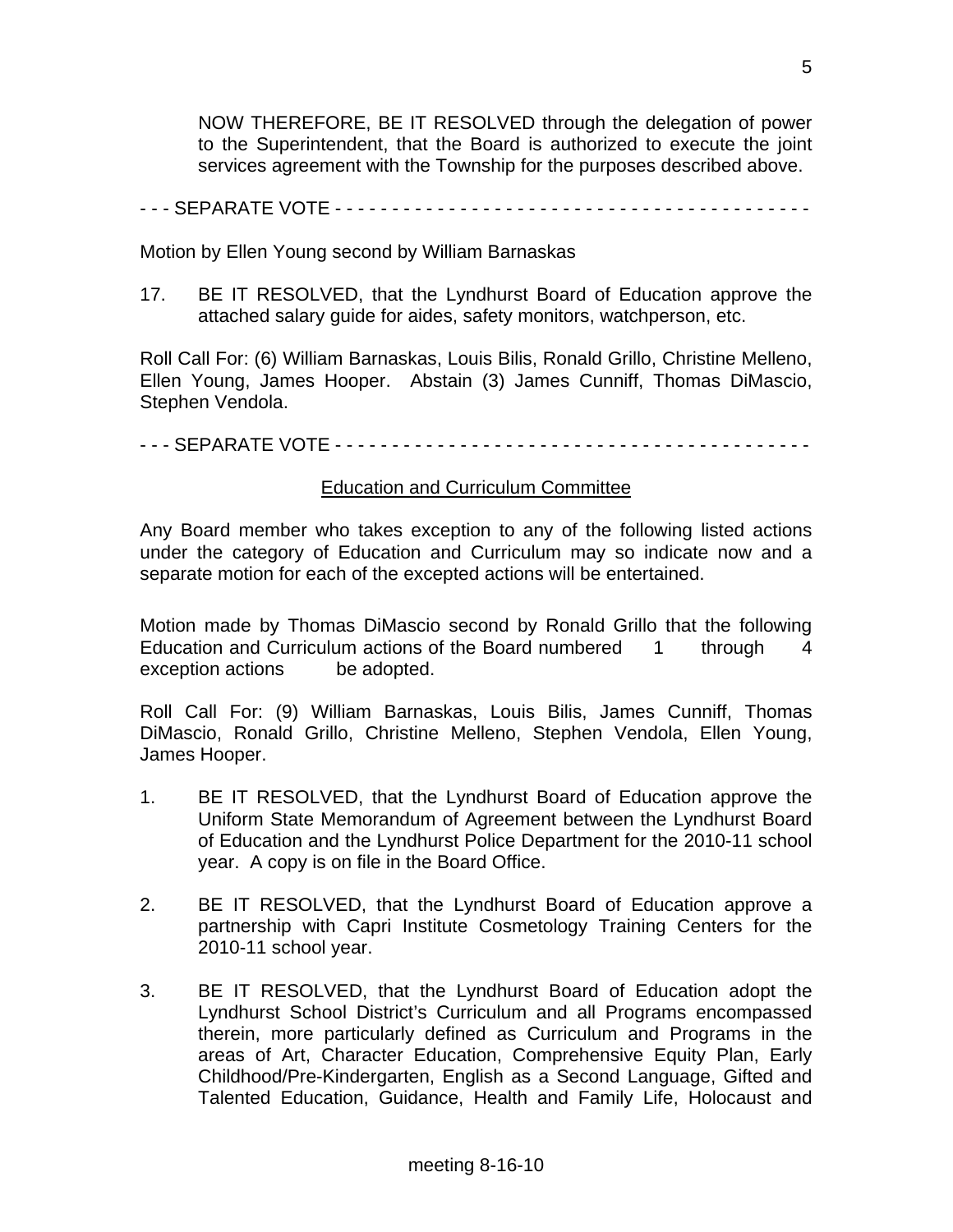Genocide, Instrumental Music, Interdisciplinary Drug, Alcohol and Substance Abuse, Language Arts, Mathematics, Physical Education, Remedial Education, Science, Social Studies including Amistad, Special Education, Transition, Vocal Music, and World Language. Copies are on file in the Superintendent's Office and all schools.

4. BE IT RESOLVED, that the Lyndhurst Board of Education adopt the following completed curriculum maps:

> Math – grades K-8 Science – grades K-8 Physical Education – grades K-8 Language Arts – grades K-8 Social Studies – grades K-8

#### Rules & Regulations Committee

Any Board member who takes exception to any of the following listed actions under the category of Rules & Regulations may so indicate now and a separate motion for each of the excepted actions will be entertained.

Motion made by Stephen Vendola second by Ronald Grillo that the following Rules and Regulations actions of the Board numbered 1 through 5 exception actions Policy #5132 and 6 be adopted.

Roll Call For: (9) William Barnaskas, Louis Bilis, James Cunniff, Thomas DiMascio, Ronald Grillo, Christine Melleno, Stephen Vendola, Ellen Young, James Hooper.

- 1. BE IT RESOLVED, that the Lyndhurst Board of Education approve the attached revised school calendar for the 2010-11 school year.
- 2. BE IT RESOLVED, that the Lyndhurst Board of Education accept a donation of a 2-piece library circulation desk from the Pequannock Public Library for use in the Lyndhurst High School Library.
- 3. BE IT RESOLVED, that the Lyndhurst Board of Education accept a donation of \$200.00 from California Casualty for Jefferson School to be used to purchase classroom supplies and equipment through it's A+ NEA Members Auto and Home Insurance Program that sponsors a monthly drawing for members of the National Education Association called Help Your Classroom. The winner was Melissa Mule.
- 4. BE IT RESOLVED, that the Lyndhurst Board of Education approve the attached policy.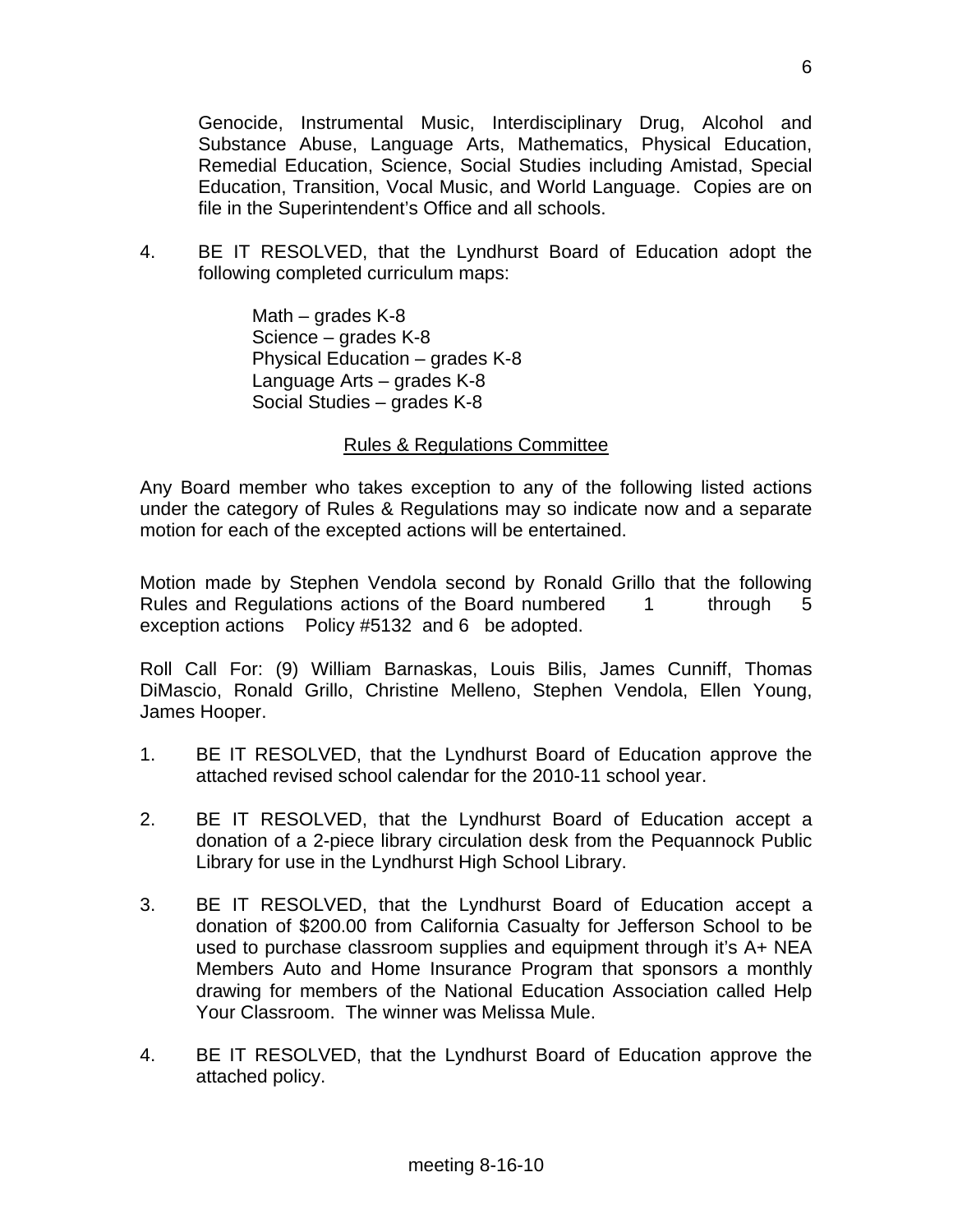| Policy 2121               | <b>Organization Chart;</b> |
|---------------------------|----------------------------|
| (1 <sup>st</sup> reading) | Line of Responsibilit      |

of Responsibility

 $(1<sup>st</sup> reading)$ 

Policy 3510 Maintenance and Repair

- - - SEPARATE VOTE - - - - - - - - - - - - - - - - - - - - - - - - - - - - - - - - - - - - - - - - -

Motion by Thomas DiMascio second by Louis Bilis

| Policy 5132               | <b>Student Dress &amp; Grooming</b> |
|---------------------------|-------------------------------------|
| (1 <sup>st</sup> reading) |                                     |

Roll Call For: Louis Bilis, Thomas DiMascio, Ronald Grillo, Christine Melleno, Stephen Vendola, James Hooper. Against: (2) William Barnaskas, Ellen Young. Abstain: (1) James Cunniff

- - - SEPARATE VOTE - - - - - - - - - - - - - - - - - - - - - - - - - - - - - - - - - - - - - - - - - -

| Policy #4112<br>$(2^{nd}$ reading)                | Induction Program for Provisional Tchrs. |
|---------------------------------------------------|------------------------------------------|
| Regulation #4112<br>$(2^{nd}$ reading)            | Induction Program for Provisional Tchrs. |
| Policy #4112.3<br>$(2^{nd}$ reading)              | <b>Highly Qualified Teachers</b>         |
| Policy \$4119.4<br>$(2^{nd}$ reading)             | Inappropriate Staff Conduct              |
| Regulation #4119.4<br>$(2^{nd}$ reading)          | Inappropriate Staff Conduct              |
| Policy #4151.1<br>$(2^{nd}$ reading)              | NJ Family Leave Insurance Program        |
| <b>Policy #4231</b><br>$(2^{nd}$ reading)         | <b>Professional Development</b>          |
| Regulation #4231.1<br>$(2^{nd}$ reading)          | <b>Professional Development</b>          |
| Policy #4291.4<br>$(2^{\mathsf{nd}})$<br>reading) | Inappropriate Staff Conduct              |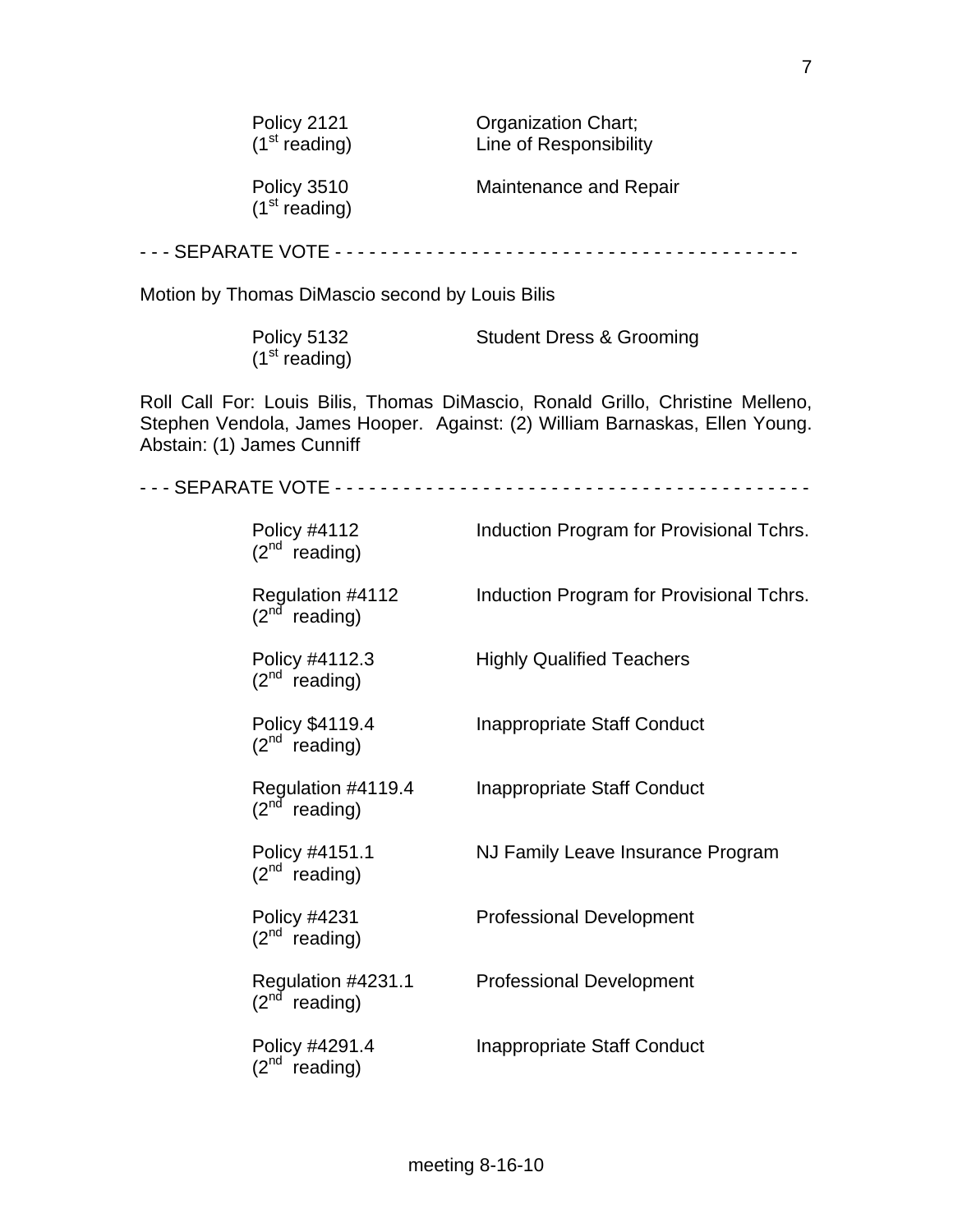| Regulation #4291.4<br>(2 <sup>nd</sup> reading) | <b>Inappropriate Staff Conduct</b>                            |
|-------------------------------------------------|---------------------------------------------------------------|
| Policy #4441<br>$(2^{nd}$ reading)              | NJ Family Leave Insurance Program                             |
| Policy #5141.21A<br>$(2^{nd}$ reading)          | Management of Life-Threatening<br>Allergies in Schools        |
| Regulation #5141.21A<br>$(2^{nd}$<br>reading)   | Management of Life-Threatening<br><b>Allergies in Schools</b> |
| Policy #6141.3<br>$(2^{nd}$ reading)            | <b>Bilingual and ESL Education</b>                            |
| Regulation #6141.3<br>$(2^{nd}$ reading)        | <b>Bilingual and ESL Education</b>                            |
| Policy #6163.3<br>$(2^{nd}$ reading)            | Live Animals in School                                        |
| Regulation #6163.3<br>$(2^{nd}$<br>reading)     | Live Animals in School                                        |
| Policy #6175<br>$(2^{nd}$<br>reading)           | <b>Education of Homeless Children</b>                         |

5. BE IT RESOLVED, that the Lyndhurst Board of Education approve the following use of school facilities:

| Organization           | Place                                          | Time, Date, Purpose                                                                                                                                                                                                                                            |
|------------------------|------------------------------------------------|----------------------------------------------------------------------------------------------------------------------------------------------------------------------------------------------------------------------------------------------------------------|
| Lyndhurst Jr. Football | <b>HS Football Field</b><br><b>Field House</b> | 7:00 pm-8:30 pm<br>7/1/10 thru 8/1/10<br>Tues, & Thurs.<br>8/1/10 thru 11/16/10<br>Mon. thru Fri.<br>5:00 pm-8:00 pm<br>Saturday<br>$9:00$ am-11:00 am<br><b>Practices</b><br>$2:00$ pm-11:00 am<br>9/11,25; 10/9,30/10<br>Games<br>11/6 & 11/13/10<br>Playoff |
|                        |                                                |                                                                                                                                                                                                                                                                |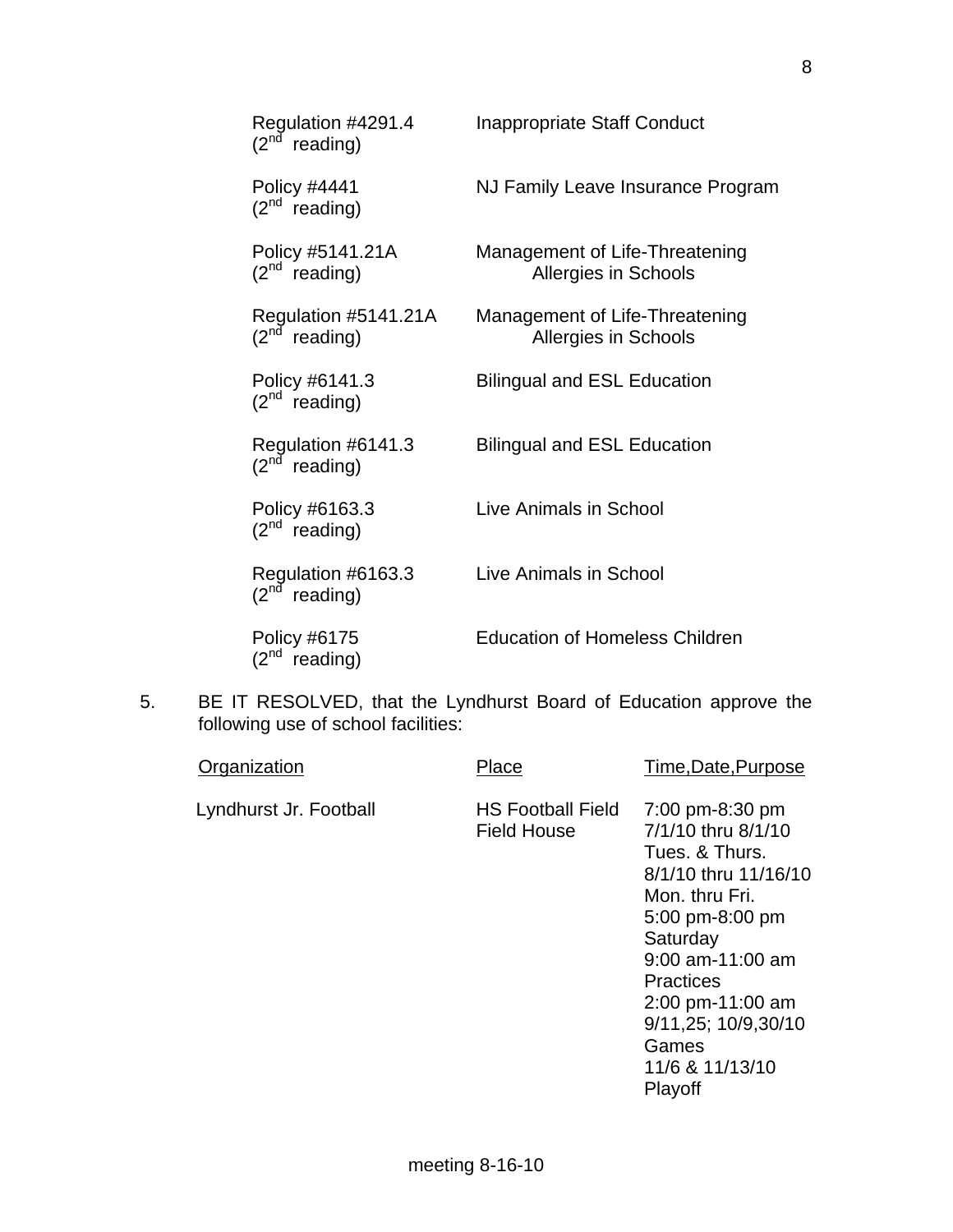| <b>Lyndhurst Parks</b>                    | <b>HS Football Field</b><br><b>Practice Field</b><br><b>Field House</b> | 5:00 pm-8:00 pm<br>July thru September<br>Tues, & Thurs.<br>Sept. thru Nov.<br>Monday to Friday<br><b>Cheerleading Pract.</b> |
|-------------------------------------------|-------------------------------------------------------------------------|-------------------------------------------------------------------------------------------------------------------------------|
| Lyndhurst Parks/<br>Maschio's             | <b>School Property</b><br>Cafeteria                                     | 9:00 am-3:00 pm<br>7/1 thru 8/13/10<br>Day Camp                                                                               |
| <b>Washington School</b><br>Class of 2011 | Washington<br>Parking Lot                                               | 8:00 am-1:00 pm<br>9/18/10<br>Car Wash                                                                                        |
| <b>Franklin School</b><br>Class of 2011   | <b>Franklin</b><br>Parking Lot                                          | 9:00 am-1:00 pm<br>9/18/10<br>Car Wash                                                                                        |
| <b>LHS Booster Club</b>                   | LHS Room 110                                                            | 7:00 pm-8:30 pm<br>9/13;10/4;11/1;12/6<br>1/3;2/7;3/7;4/4;5/2;<br>$6/6/11 - Meetings$                                         |
| Lyndhurst HS PTSA                         | Lyndhurst HS<br>Auditorium                                              | 6:00 pm-7:30 pm<br>9/21/10<br>PTSA Gen. Mtg.                                                                                  |
| Roosevelt PTA                             | Roosevelt<br>Gym                                                        | 6:30 pm-9:00 pm<br>9/20;10/10;11/16;<br>1/18;2/15;3/15;4/19;<br>5/17;6/14/11<br><b>PTA Meetings</b>                           |
| Jefferson School<br>Class of 2011         | Jefferson Gym                                                           | 7:00 pm-10:00 pm<br>9/17;10/15;2/4/11<br><b>Dances</b>                                                                        |
| Lyndhurst HS PTSA                         | Jefferson Gym                                                           | 6:30 pm-9:30 pm<br>10/8/10<br>4-6 grade Dance                                                                                 |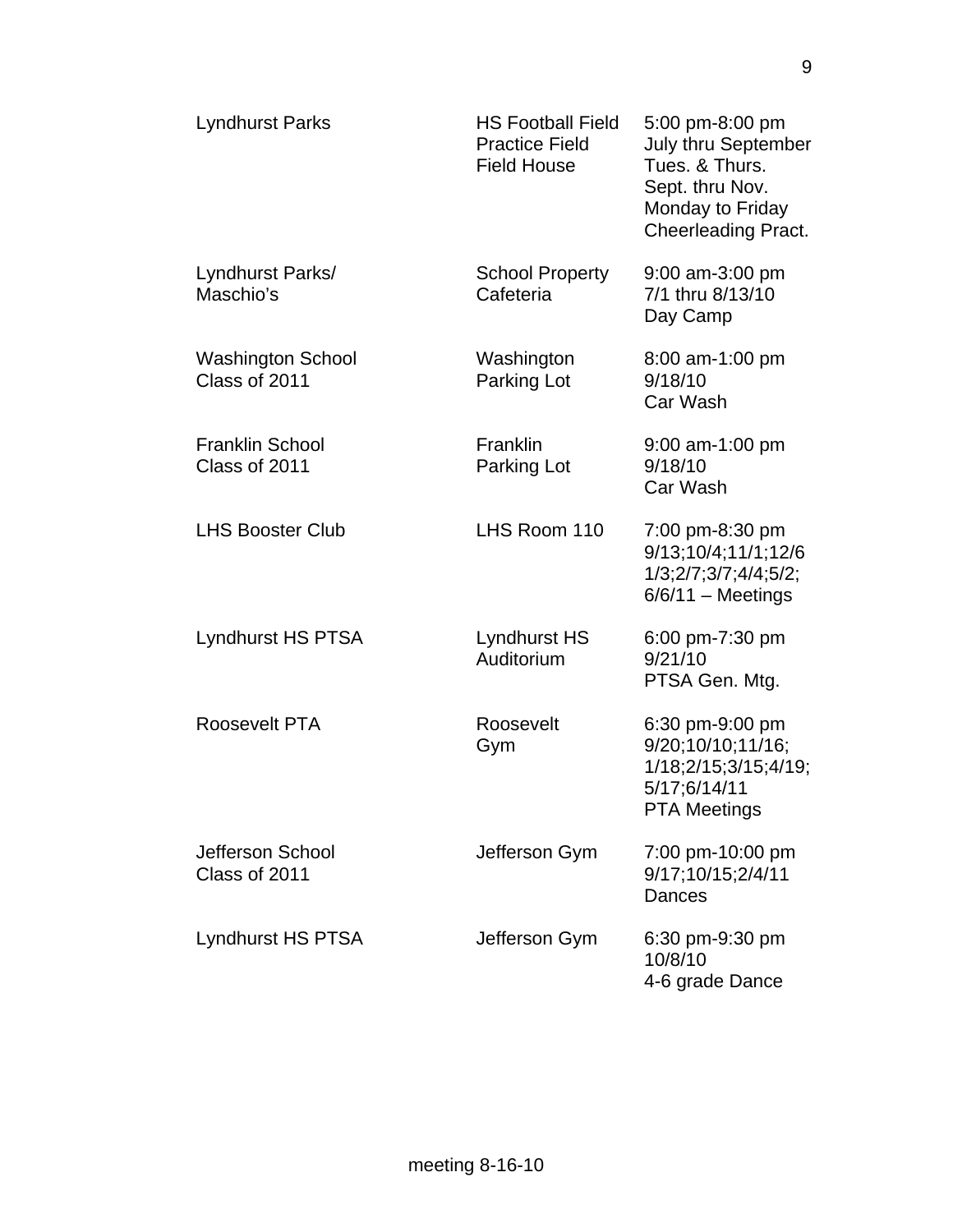| Roosevelt PTA                     | Jefferson Gym                    | 6:30 pm-10:30 pm<br>10/1-4-6 gr. Dance<br>11/12-6-8 gr. Dance<br>12/10-4-6 gr. Dance<br>1-14-6-8 gr. Dance                                                                                                |
|-----------------------------------|----------------------------------|-----------------------------------------------------------------------------------------------------------------------------------------------------------------------------------------------------------|
| <b>Franklin PTA</b>               | Jefferson Gym                    | 6:30 pm-8:30 pm<br>3/25/11<br>Dance                                                                                                                                                                       |
| Jefferson School<br>Class of 2011 | Jefferson Gym                    | 6:00 pm-10:00 pm<br>$9/10/10$ ; $1/7/11$ ;<br>2/11/11<br><b>School Dance</b>                                                                                                                              |
| Jefferson PTA                     | Jefferson Gym                    | 6:00 pm-10:00 pm<br>9/24/10; 10/22/10<br>Dance                                                                                                                                                            |
| <b>Lyndhurst Police</b>           | Jefferson Gym                    | 7:00 pm-9:30 pm<br>9/8, 15, 22, 29;<br>10/6,13,27; 11/3,10,<br>17; 12/1,8,15,22/10<br>1/5, 12, 19, 26; 2/2, 9,<br>16; 3/2,9,16,23,30;<br>4/6, 13, 20; 5/4, 11,<br>18,25; 6/1,8,15/11<br><b>Basketball</b> |
| <b>Lyndhurst Recreation</b>       | Lyndhurst HS<br>Auditorium       | 6:00 pm-9:00 pm<br>9/11, 18, 25; 10/16,<br>23/10<br><b>Rehearsals</b><br>6:00 pm-8:00 pm<br>10/24/01<br><b>Handicap Show</b>                                                                              |
| Lyndhurst HS PTSA                 | <b>Lyndhurst HS</b><br>Cafeteria | 7:00 pm-9:00 pm<br>2/7/11; 5/2/11<br>PTSA Mtgs.                                                                                                                                                           |
| 1960 Class Reunion                | Lyndhurst HS                     | 1:00 pm-2:00 pm<br>10/9/10<br>Tour of Bldg.                                                                                                                                                               |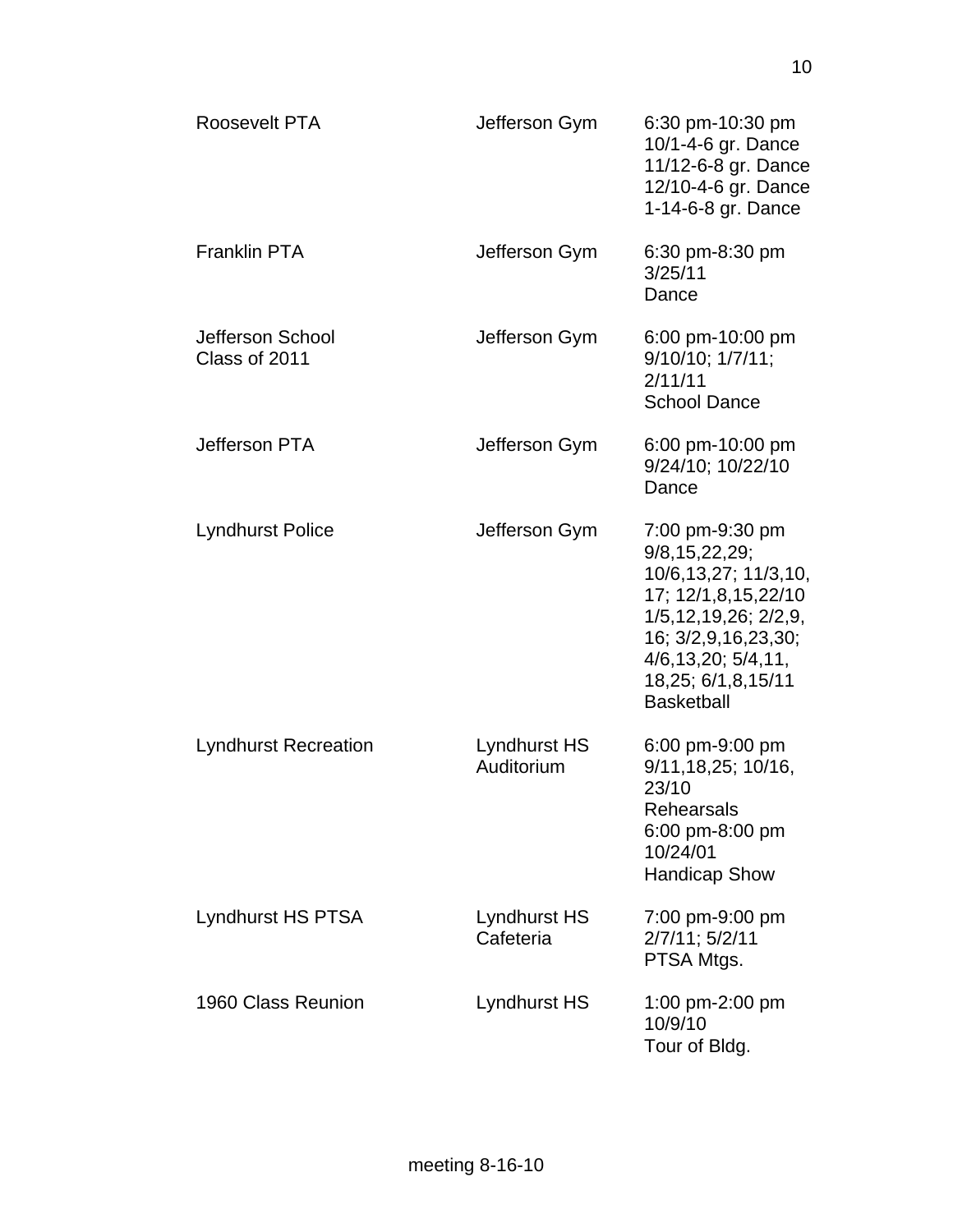| Lyndhurst HS PTSA           | Lyndhurst HS<br>Cafeteria           | 7:00 pm-9:30 pm<br>12/10/10<br><b>Family Fun Night</b>                                                         |
|-----------------------------|-------------------------------------|----------------------------------------------------------------------------------------------------------------|
| <b>Lyndhurst Recreation</b> | Lyndhurst HS<br>Auditorium          | 5:00 pm-9:00 pm<br>11/18/10<br>Rehearsal<br>1:00 pm, 3:00 pm,<br>$5:00$ pm<br>11/20/10<br><b>Dance Recital</b> |
| <b>Special Angels</b>       | Jefferson Field<br><b>Bathrooms</b> | 1:30 pm-3:30 pm<br>9/4, 11, 18, 25;<br>10/2,9,16,23,30;<br>11/6,13,20,27/10<br><b>Football Practice</b>        |
| Jefferson PTA               | Jefferson Annex                     | 7:00 pm-8:00 pm<br>8/19/10<br><b>Principal Meet &amp;</b><br>Greet                                             |

#### Student Activities & Recognition Committee

Any Board member who takes exception to any of the following listed actions under the category of Student Activities & Recognition may so indicate now and a separate motion for each of the excepted actions will be entertained.

Motion made by Christine Melleno second by Ronald Grillo that the following Student Activities & Recognition actions of the Board numbered 1 through 1 exception actions be adopted.

Roll Call For: (9) William Barnaskas, Louis Bilis, James Cunniff, Thomas DiMascio, Ronald Grillo, Christine Melleno, Stephen Vendola, Ellen Young, James Hooper.

1. BE IT RESOLVED, that the Lyndhurst Board of Education grant permission to the following classified students to attend out-of-district schools for the 2010-2011 school year.

#### **Bergen County Special Services**:

| Norman Bleshman School<br><b>Multiple Disabilities</b> | $(\alpha)$ | 64.000.00 | \$64,000.00 |
|--------------------------------------------------------|------------|-----------|-------------|
| <b>Bergen County Programs</b>                          |            |           |             |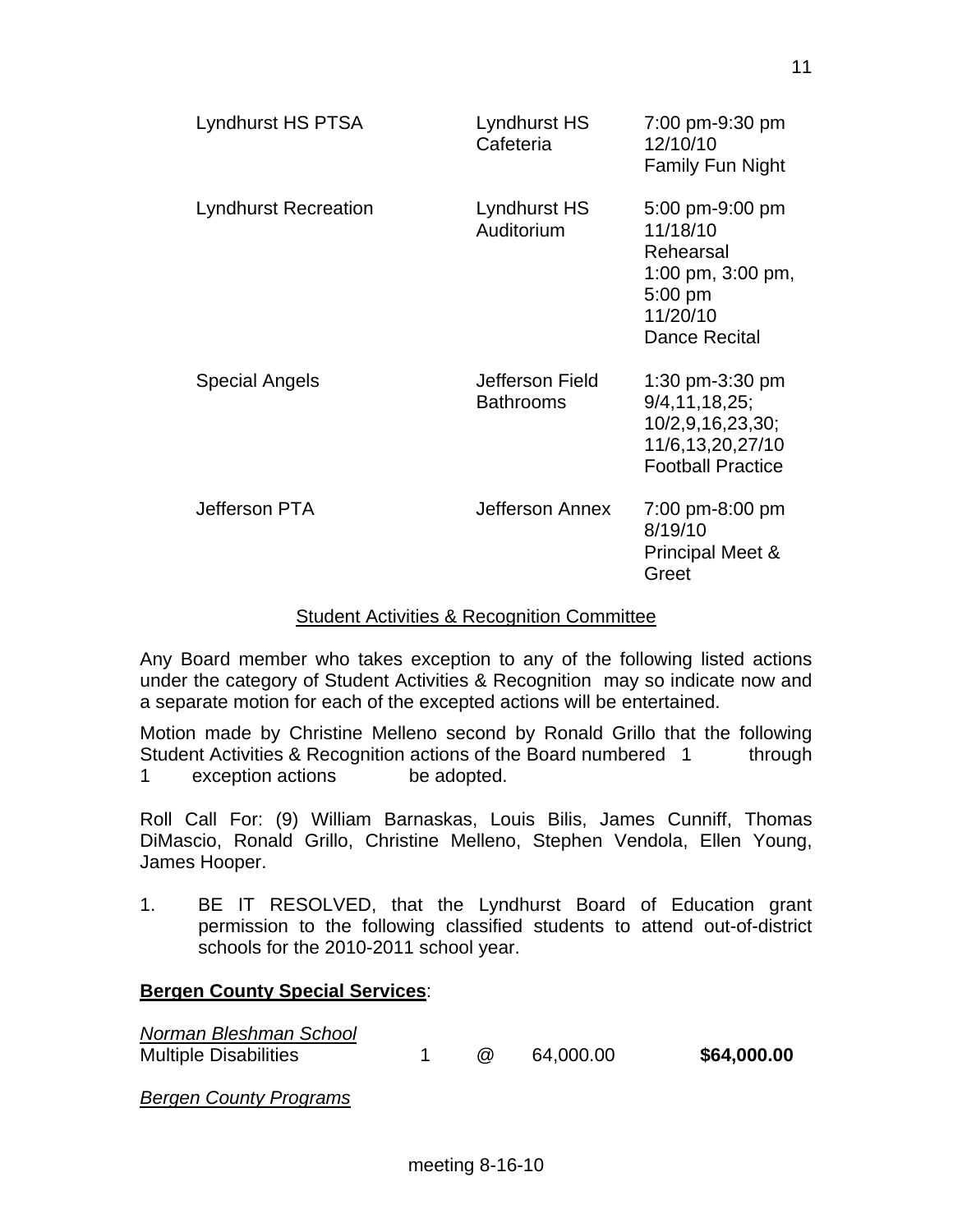| <b>Auditory Impaired</b><br><b>Pre-school Disabled</b><br>Autistic | 3<br>3<br>$\overline{2}$ | @<br>@<br>@ | 63,100.00<br>52,300.00<br>67,600.00 | 189,300.00<br>156,900.00<br>135,200.00<br>\$481,400.00 |
|--------------------------------------------------------------------|--------------------------|-------------|-------------------------------------|--------------------------------------------------------|
| <u>Bergen County Technical H.S./Teterboro Full Time</u>            |                          |             |                                     |                                                        |
| <b>Other Health Impaired</b>                                       |                          | @           | 13,520.00                           | \$13,520.00                                            |
| <b>Bergen County Vocational H.S./Paramus Full Time</b>             |                          |             |                                     |                                                        |
| <b>Other Health Impaired</b>                                       | 3                        | @           | 25,500.00                           | 76,500.00                                              |
| <b>Specific Learning Disabled</b>                                  | 7                        | @           | 25,500.00                           | 178,500.00                                             |
|                                                                    |                          |             |                                     | \$255,000.00                                           |
| <b>Bergen County Vocational H.S./Paramus Shared Time</b>           |                          |             |                                     |                                                        |
| <b>Specific Learning Disabled</b>                                  | $\overline{2}$           | @           | 7,850.00                            | 15,700.00                                              |
| <b>Multiply Disabled</b>                                           | $\overline{2}$           | @           | 7,850.00                            | 15,700.00                                              |
|                                                                    |                          |             |                                     | \$31,400.00                                            |
| <b>Bergen County Additional Therapies (If Applicable)</b>          |                          |             |                                     |                                                        |
| Speech                                                             |                          |             |                                     |                                                        |
| <b>Occupational Therapy</b>                                        |                          |             |                                     |                                                        |
| <b>Physical Therapy</b>                                            |                          |             |                                     | To Be Determined                                       |
|                                                                    |                          |             |                                     |                                                        |
| <b>South Bergen Jointure Commission:</b>                           |                          |             |                                     |                                                        |
| Autistic<br>11 @ 51,980.00                                         |                          |             | 571,780.00                          |                                                        |
| Pre-school Disabled Full Day                                       |                          |             | 3 @ 51,980.00                       | 155,940.00                                             |
| <b>Cognitive Impairment Severe</b>                                 |                          |             | 1 @ 51,980.00                       | 51,980.00                                              |
| <b>Multiply Disabled</b>                                           |                          | 1           | @ 31,200.00                         | 31,200.00                                              |
| <b>Emotionally Disturbed (BD)</b>                                  |                          |             | 5 @ 44,600.00                       | 223,000.00                                             |
| Middle/High School Program                                         |                          |             | 9 @ 43,030.00                       | 387,270.00                                             |
| <b>Shared Time High School Program</b>                             |                          |             | 1 @ 21,515.00                       | 21,515.00                                              |
|                                                                    |                          |             |                                     | \$1,442,685.00                                         |
| Speech Therapy - In-district Students & Home Instruction           |                          |             |                                     | TBD                                                    |
| Occupational Therapy - In-district Students & Home Instruction     |                          |             |                                     | <b>TBD</b>                                             |
| Physical Therapy - In-district Students & Home Instruction         |                          |             |                                     | <b>TBD</b>                                             |
| 2 Speech Therapists - In-district Students                         |                          |             |                                     | <b>TBD</b>                                             |
|                                                                    |                          |             |                                     | 12% Share of Cost                                      |
| <b>Transitional Counselor-In-district Students</b>                 |                          |             |                                     |                                                        |
| <b>Other Public Schools:</b>                                       |                          |             |                                     |                                                        |
| <b>Ridgefield Board of Education</b>                               |                          |             |                                     |                                                        |
| <b>Specific Learning Disabled</b>                                  | 1                        | @           | 31,844.00                           | \$31,844.00                                            |
| <b>Ringwood Board of Education</b>                                 |                          |             |                                     |                                                        |
| Autistic                                                           | 1                        | @           | 59,211.00                           | 59,211.00                                              |
| 1:1 Aide                                                           | 1                        | @           | 25,352.00                           | 25,352.00                                              |
|                                                                    |                          |             |                                     | \$84,563.00                                            |
|                                                                    |                          |             |                                     |                                                        |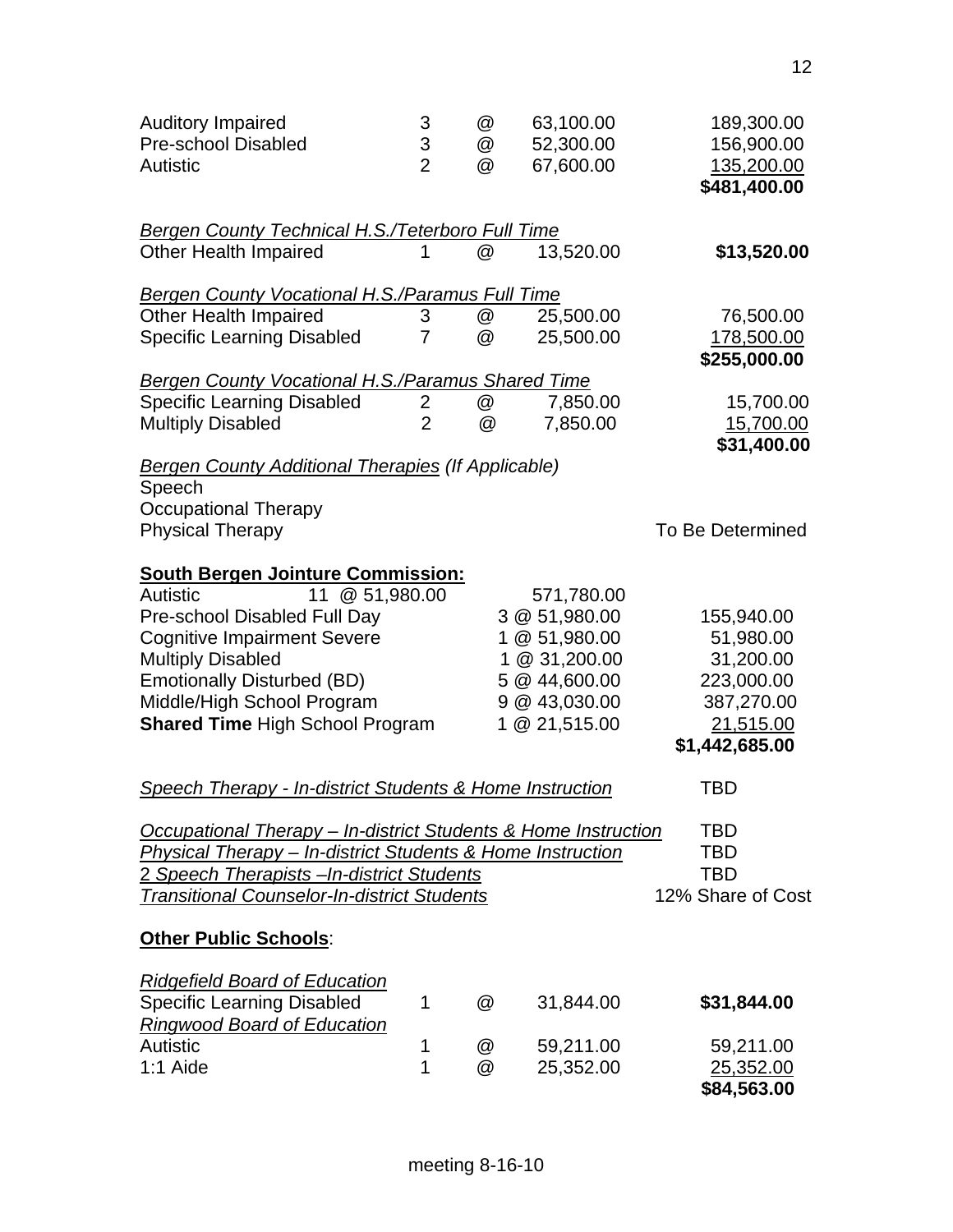**Private Schools:** 

| <b>Allegro School - Cedar Knolls</b>                                  |                |   |                       |              |
|-----------------------------------------------------------------------|----------------|---|-----------------------|--------------|
| <b>Autistic</b>                                                       | 1              | @ | 70,560.00             | \$70,560.00  |
| <u> Banyan School – Fairfield</u>                                     |                |   |                       |              |
| <b>Multiply Disabled</b>                                              | $\overline{2}$ | @ | 38,516.40             | \$77,032.80  |
| <b>Chancellor Academy - Pompton Plains</b>                            |                |   |                       |              |
| <b>Emotionally Disturbed</b>                                          | 1              | @ | 53,460.00             | 53,460.00    |
| <b>Traumatic Brain Injury</b>                                         | 1              | @ | 53,460.00             | 53,460.00    |
| Children's Home/Mary Dobbins School- Mt. Holly                        |                |   |                       | \$106,920.00 |
| <b>Specific Learning Disabled</b>                                     | 1              | @ | 52,016.49             | \$52,016.49  |
| Community School - TeaneckMultiply Disabled 1                         |                |   | 40,561.00<br>$\omega$ | \$40,561.00  |
| <u> ECLC – HoHoKus</u>                                                |                |   |                       |              |
| <b>Autistic</b>                                                       | $\overline{2}$ | @ | 40,995.40             | \$81,990.80  |
| <u> Felician School – Lodi</u>                                        |                |   |                       |              |
| <b>Multiply Disabled</b>                                              | 1              | @ | 42,364.80             | \$42,364.80  |
| Learning Center for Exceptional Children - Clifton                    |                |   |                       |              |
| <b>Emotionally Disturbed</b>                                          | 1              | @ | 49,605.81             | 49,605.81    |
| <b>Multiply Disabled</b>                                              | 1              | @ | 49,605.81             | 49,605.81    |
| <b>Pre-school Disabled</b>                                            | 2              | @ | 49,605.81             | 99,211.62    |
| Personal Aide - PSD Student                                           | 1              | @ | 21,840.00             | 21,840.00    |
|                                                                       |                |   |                       | \$220,263.24 |
| <b>New Beginnings - Fairfield</b>                                     |                |   |                       |              |
| Autistic                                                              | 3              | @ | 51,014.70             | \$153,044.10 |
| <b>Palisades Learning Center - Paramus</b>                            |                |   |                       |              |
| <b>Emotional Disturbed</b>                                            | 1              | @ | 42,792.00             | \$42,792.00  |
|                                                                       |                |   |                       |              |
| <b>Passaic County CP Center - Clifton</b><br><b>Multiply Disabled</b> | $\overline{2}$ | @ | 57,907.80             | \$115,815.60 |
|                                                                       |                |   |                       |              |
| <u>Sage Day – Mahwah</u>                                              |                |   |                       |              |
| <b>Other Health Impaired</b>                                          | 1              | @ | 44,650.00             | 44,650.00    |
| <b>Specific Learning Disabled</b>                                     | 1              | @ | 44,650.00             | 44,650.00    |
|                                                                       |                |   |                       | \$89,300.00  |

**Douglass Outreach** 

*Home Based Program*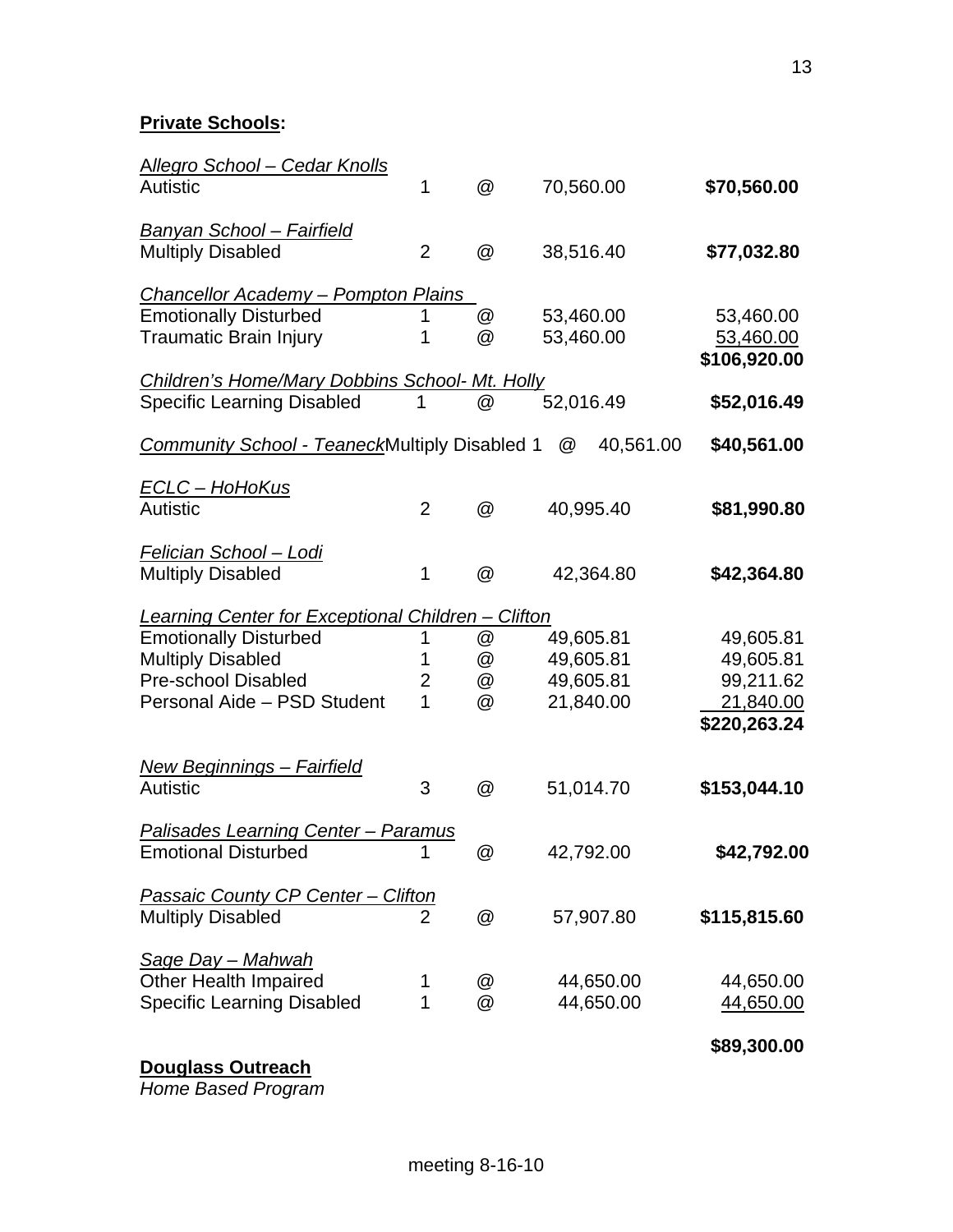Clinics & Coordinator 4 Hours/Mo. @ 90.00/Hr 360/Mo. **\$3,600.00** (10 Mo.)

*School Based Program* 

Consultation 2 Hours/Mo. @ 150.00/Hr. 300/Mo.**\$3,000.00** (10 Mo.)

**2 ABA Therapists** (L. G. & F. F.) Extended School Year and School Year \$30/Hour **\$6,000.00** Approx.

## **Outreach Therapy Consultants**

Occupational Therapy 1 student @ Felician 79.50/session **\$3,180.00** Approx

## Personnel Committee

Any Board member who takes exception to any of the following listed actions under the category of Personnel may so indicate now and a separate motion for each of the excepted actions will be entertained.

Motion made by James Cunniff second by William Barnaskas that the following Personnel actions of the Board numbered 1 through 25 and 27 exception actions 26 and 28 be adopted.

Roll Call For: (9) William Barnaskas, Louis Bilis, James Cunniff, Thomas DiMascio, Ronald Grillo, Christine Melleno, Stephen Vendola, Ellen Young, James Hooper

- 1. BE IT RESOLVED, at the recommendation of Dr. Tracey Stellato, Superintendent of Schools, that the Lyndhurst Board of Education accept the resignation of Jennifer Dragone, Columbus School Teacher, effective immediately.
- 2. BE IT RESOLVED, at the recommendation of Dr. Tracey Stellato, Superintendent of Schools, that the Lyndhurst Board of Education appoint Steve Picciano, Supervisor of High School Student Services, effective September 1, 2010, at a salary of \$110,359.00 (MA+45 step 3) This is a replacement position.
- 3. BE IT RESOLVED, at the recommendation of Dr. Tracey Stellato, Superintendent of Schools, that the Lyndhurst Board of Education appoint Christie Lee Urgola, as Spanish Teacher for the 2010-11 school year, effective September 1, 2010, at a salary of \$47,775.00 (BA step 1) Employment will be provisional, subject to authorization approval for emergent hiring pending completion of criminal history background check, and subject to submission of all required application documents.
- 4. BE IT RESOLVED, at the recommendation of Dr. Tracey Stellato, Superintendent of Schools, that the Lyndhurst Board of Education appoint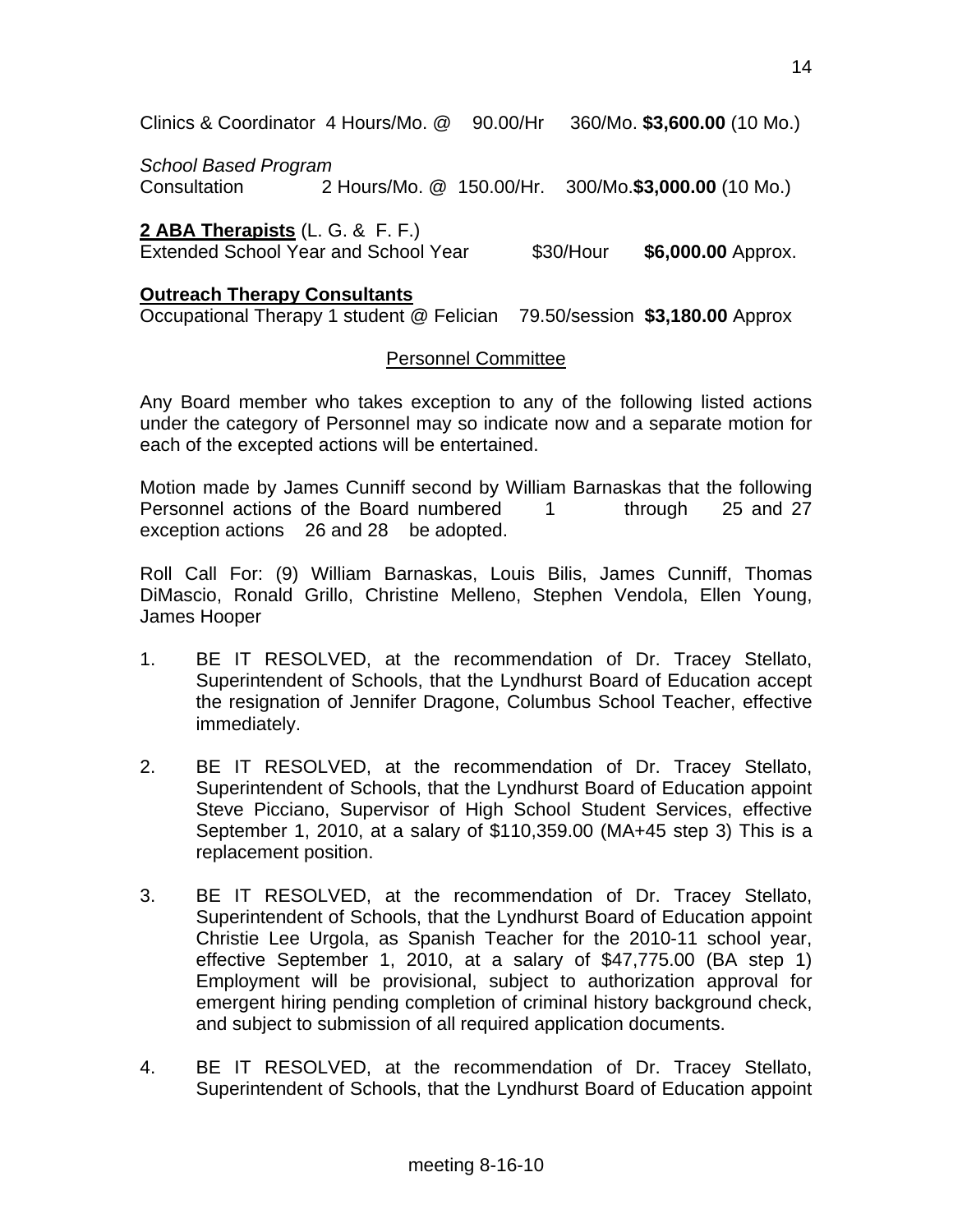Maureen Colombo as High School Guidance Counselor for the 2010-11 school year, effective September 1, 2010, at a salary of \$55,075.00 (MA step 1) Employment will be provisional, subject to authorization approval for emergent hiring pending completion of criminal history background check, and subject to submission of all required application documents. This is a replacement position.

- 5. BE IT RESOLVED, at the recommendation of Dr. Tracey Stellato, Superintendent of Schools, that the Lyndhurst Board of Education appoint Lisa Troncone, Elementary Teacher at Columbus School for the 2010-11 school year, effective September 1, 2010, at a salary of \$47,775.00 (BA step 1) Employment will be provisional, subject to authorization approval for emergent hiring pending completion of criminal history background check, and subject to submission of all required application documents. This is a replacement position.
- 6. BE IT RESOLVED, at the recommendation of Dr. Tracey Stellato, Superintendent of Schools, that the Lyndhurst Board of Education appoint Amanda Dudek , Elementary Teacher at Roosevelt School for the 2010-11 school year, effective September 1, 2010, at a salary of \$47,775.00 (BA step 1) Employment will be provisional, subject to authorization approval for emergent hiring pending completion of criminal history background check, and subject to submission of all required application documents. This is a replacement position.
- 7. BE IT RESOLVED, at the recommendation of Dr. Tracey Stellato, Superintendent of Schools, that the Lyndhurst Board of Education accept the resignation of James Phillips, effective immediately.
- 8. BE IT RESOLVED, at the recommendation of Dr. Tracey Stellato, Superintendent of Schools, that the Lyndhurst Board of Education appoint Philip Sgroi as Resource Center Teacher at Jefferson School, for the 2010-11 school year, effective September 1, at a salary of \$47,775.00 (BA step 1) Employment will be provisional, subject to authorization approval for emergent hiring pending completion of criminal history background check, and subject to submission of all required application documents.
- 9. BE IT RESOLVED, at the recommendation of Dr. Tracey Stellato, Superintendent of Schools, that the Lyndhurst Board of Education appoint the following degreed aides for the High School Self Contained students for the 2010-11 school year. Employment will be provisional, subject to authorization approval for emergent hiring pending completion of criminal history background check, and subject to submission of all required application documents.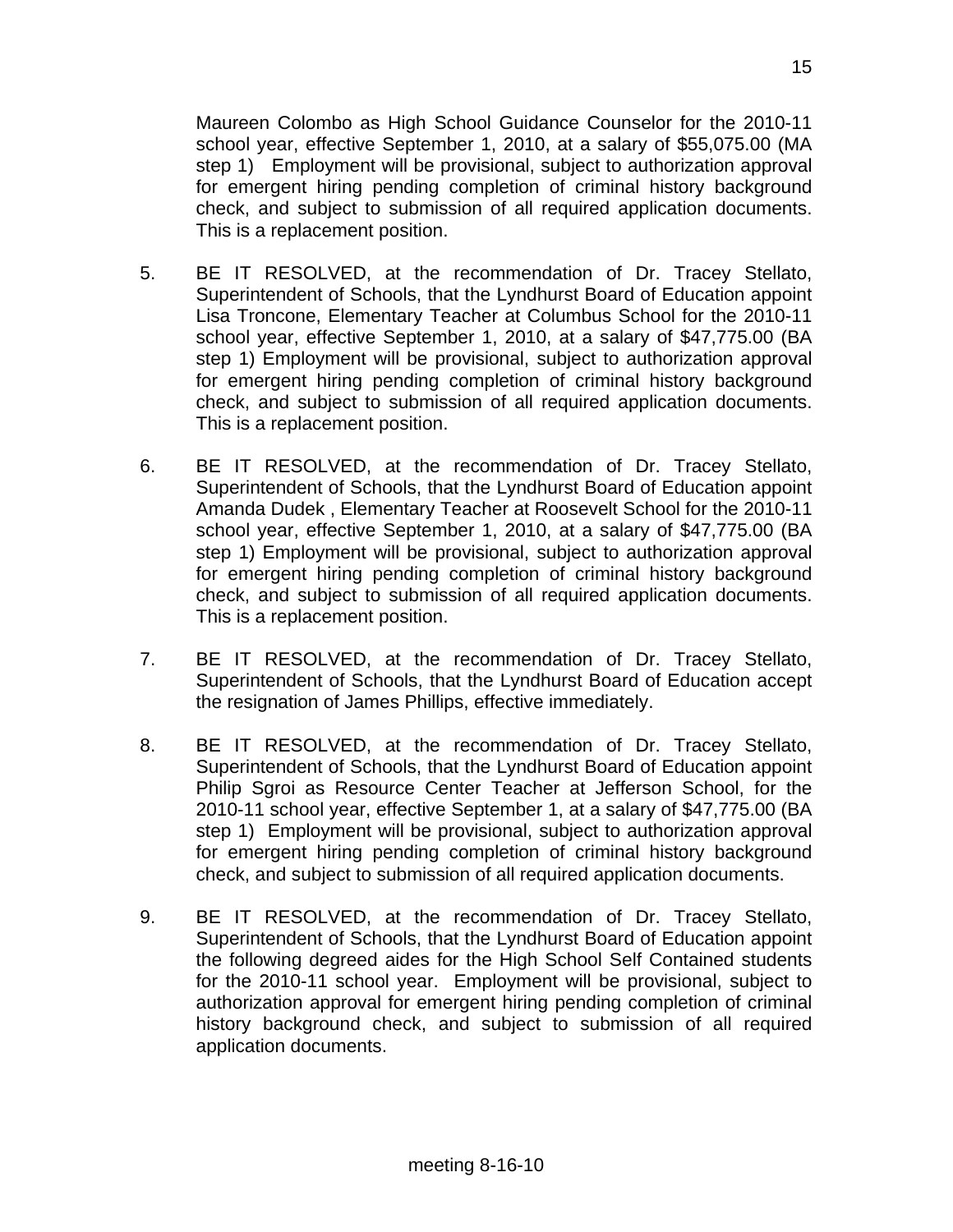Gaylin DeBlasio Amanda Zarro Courtney Hubbard (from December 2010 – June 2011) Richard Tuero Joseph Coffaro Eric Magrini Dawn Montalbano

- 10. BE IT RESOLVED, at the recommendation of Dr. Tracey Stellato, Superintendent of Schools, that the Lyndhurst Board of Education appoint LuAnn McLaughlin as an elementary aide for classified students, for the 2010-11 school year. Employment will be provisional, subject to authorization approval for emergent hiring pending completion of criminal history background check, and subject to submission of all required application documents.
- 11. BE IT RESOLVED, at the recommendation of Dr. Tracey Stellato, Superintendent of Schools, that the Lyndhurst Board of Education reinstate Percussion Instructor for the 2010-11 school year.
- 12. BE IT RESOLVED, at the recommendation of Dr. Tracey Stellato, Superintendent of Schools, that the Lyndhurst Board of Education approve the position of Middle School Play Directors for the 2010-11 school year.
- 13. BE IT RESOLVED, at the recommendation of Dr. Tracey Stellato, Superintendent of Schools, that the Lyndhurst Board of Education approve the following transfers for the 2010-11 school year, effective September 1, 2010.

| Veronica Conte                  | From: Columbus  | To: LHS                 |
|---------------------------------|-----------------|-------------------------|
| John Blevis                     | From: LHS       | To: Lincoln             |
| Staci Valentin                  | From: Jefferson | To: Washington Remedial |
| Francine DeBellis From: Lincoln |                 | To: Washington          |

- 14. BE IT RESOLVED, at the recommendation of Dr. Tracey Stellato, Superintendent of Schools, that the Lyndhurst Board of Education file for a request for a waiver to the Bergen County Superintendent of Schools for Administrative Code N.J.A.C.6:8-3.3, Principal Assigned to More than One School Building, requesting approval for the 2010-11 school year for Joseph Vastola, Principal of Columbus and Lincoln Schools.
- 15. BE IT RESOLVED, at the recommendation of Dr. Tracey Stellato, Superintendent of Schools, that the Lyndhurst Board of Education approve the following Professional Development Opportunities.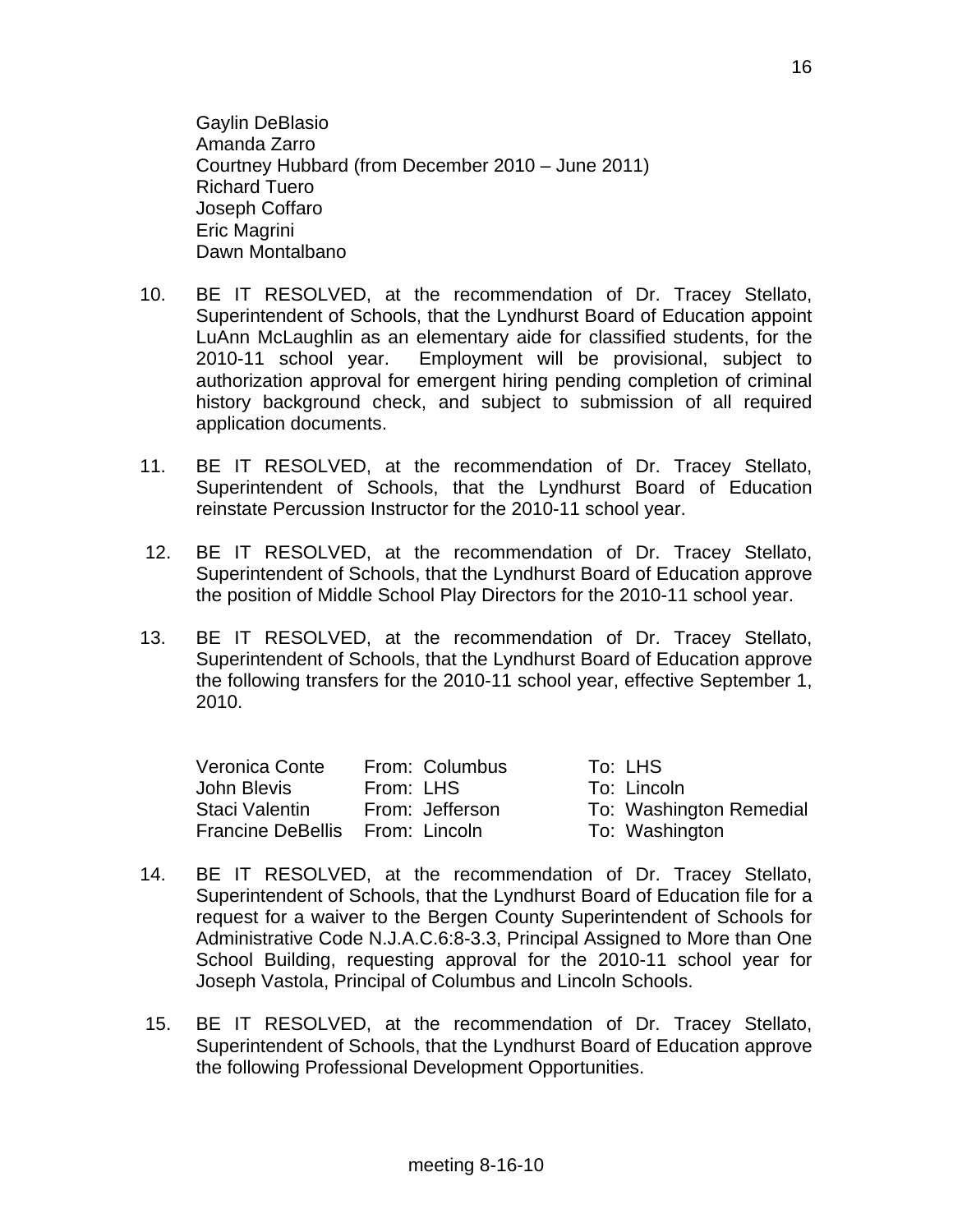| James Cunniff<br><b>Board Member</b> |                                       | 9/11/10, Preparing for Bargaining<br>approx. \$125.00                                                                                                                                                                            |
|--------------------------------------|---------------------------------------|----------------------------------------------------------------------------------------------------------------------------------------------------------------------------------------------------------------------------------|
|                                      | Dr. Tracey Stellato<br>Superintendent | <b>NJASA Seminars</b><br>9/21/10, Bullying @ School & Beyond<br>12/9/10, Sp Ed Cost Containment<br>2/8/11, Board/Supt Relationships<br>3/2/11, The Craft of Leadership<br>4/7/11, Contract Administration<br>approx. \$30.00 ea. |
| Anne DiScala<br>Lincoln              |                                       | 10/27/10, Issues in Children's Health-What's<br>New and Practical, approx. \$35.00                                                                                                                                               |

- 16. BE IT RESOLVED, at the recommendation of Dr. Tracey Stellato, Superintendent of Schools, that the Lyndhurst Board of Education approve all job descriptions on file in the superintendent's office.
- 17. BE IT RESOLVED, at the recommendation of Dr. Tracey Stellato, Superintendent of Schools, that the Lyndhurst Board of Education approve the following stipend position for the 2010-11 school year.

 Sara Lampmann Co-Advisor Student Government \$1,102.50 Edward Tessalone Co-Advisor Student Government \$1,102.50

18. BE IT RESOLVED, at the recommendation of Dr. Tracey Stellato, Superintendent of Schools, that the Lyndhurst Board of Education approve the following non-paid assistant coaches for the 2010-11 school year.

 Harry Lukachyk – football Scott Fellini – football Nicholas Petillo – football Hatem Ghandour – football Paul Passamano – girls' basketball

19. BE IT RESOLVED, at the recommendation of Dr. Tracey Stellato, Superintendent of Schools, that the Lyndhurst Board of Education approve the following for monetary athletic positions for the 2010-11 school year.

 Fallon Giangeruso Marie Kearns

20. BE IT RESOLVED, at the recommendation of Dr. Tracey Stellato, Superintendent of Schools, that the Lyndhurst Board of Education approve the following high school student summer volunteers.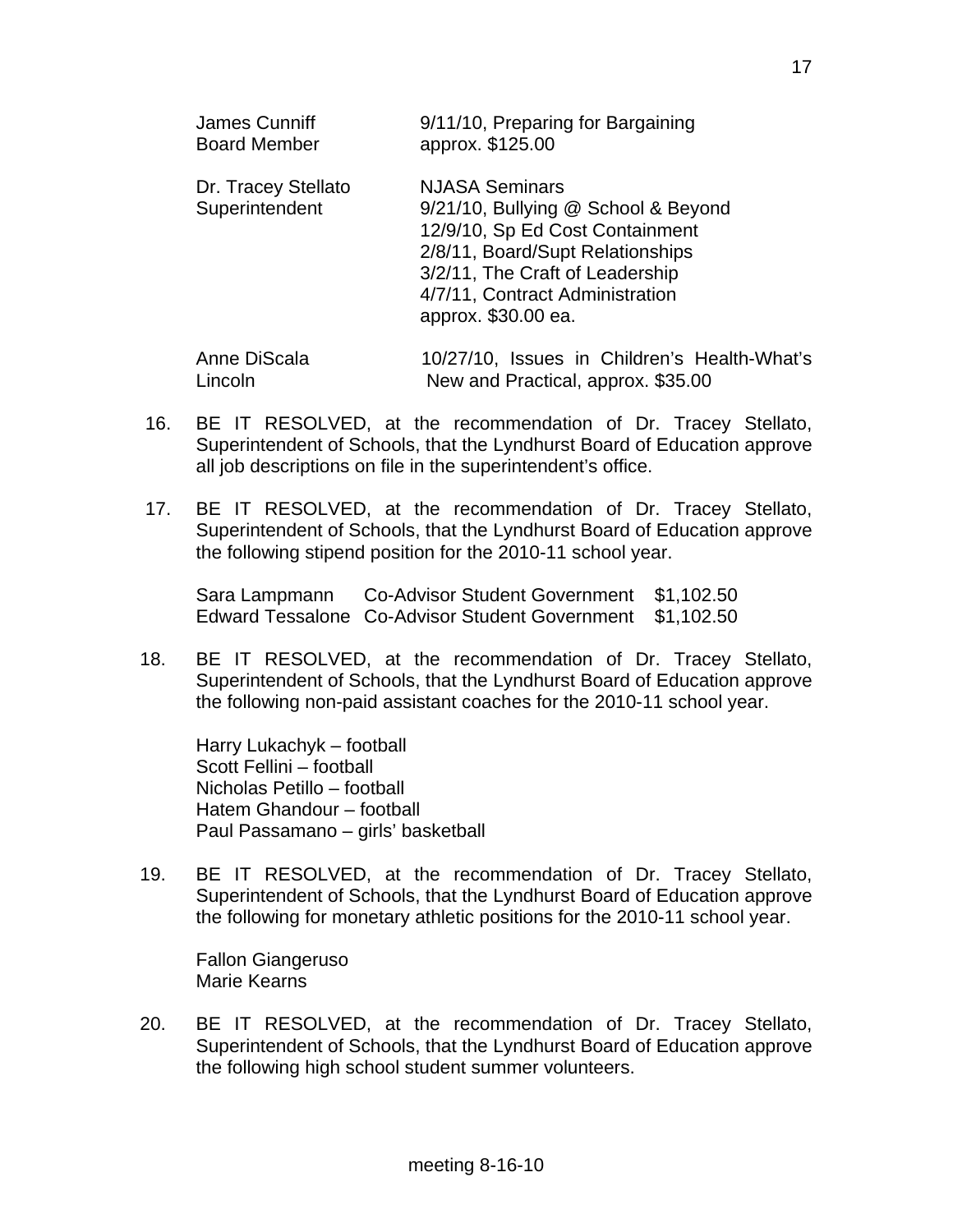Nicole Baratta Christine Giger Heba Hassan

21. BE IT RESOLVED, at the recommendation of Dr. Tracey Stellato, Superintendent of Schools, that the Lyndhurst Board of Education approve the following sub classroom aides and sub bus aides for the 2010-11 school year. Employment will be provisional, subject to authorization approval for emergent hiring pending completion of criminal history background check, and subject to submission of all required application documents.

 Amanda Tellefsen Johna Garlepp Mary Ann Gianetti & sub bus aide

22. BE IT RESOLVED, at the recommendation of Dr. Tracey Stellato, Superintendent of Schools, that the Lyndhurst Board of Education approve the following for the 2010-11 school year. Employment will be provisional, subject to authorization approval for emergent hiring pending completion of criminal history background check, and subject to submission of all required application documents.

 Adalberto Quesada – sub custodian Giuseppe Turano – sub custodian Daniel Malfetti – part time custodian Debra Lodato – sub lunch aide Peggy Ann Ross – sub lunch aide @ Washington Barbara Romanski – lunch aide @ Jefferson Julianne Jankowski – sub secretary

23. BE IT RESOLVED, at the recommendation of Dr. Tracey Stellato, Superintendent of Schools, that the Lyndhurst Board of Education approve the following Watchpersons for the 2010-11school year. Employment will be provisional, subject to authorization approval for emergent hiring pending completion of criminal history background check, and subject to submission of all required application documents.

Debbie Consalvo **Patti Woods** Lynda Day **Steve Cortese** Kim Dunaj **Ralph Andreu** John Dunai **Mike Flanagan** Linda Kost **Anni Mezzina** 

24. BE IT RESOLVED, at the recommendation of Dr. Tracey Stellato, Superintendent of Schools, that the Lyndhurst Board of Education sponsor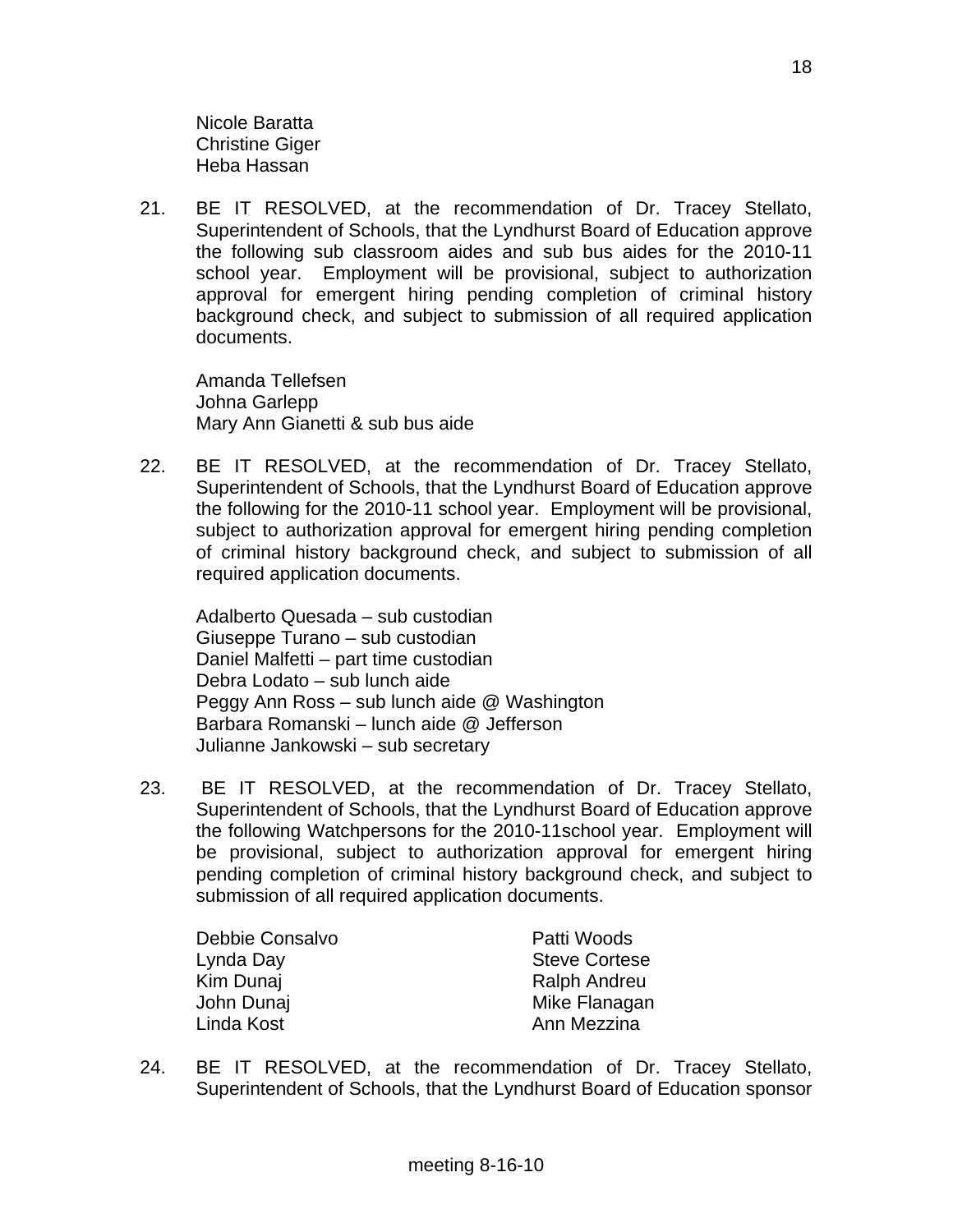the Before School Child Care Program (BCCP) for the 2010-11 school year. This program will be housed at elementary schools with sufficient enrollment and will operate on days that the elementary schools are in session.

25. BE IT RESOLVED, at the recommendation of Dr. Tracey Stellato, Superintendent of Schools, that the Lyndhurst Board of Education sponsor the After School Child Care Program (ACCP) for the 2010-11 school year. This program will be housed at elementary schools with sufficient enrollment and will operate on days that the elementary schools are in session.

- - - SEPARATE VOTE - - - - - - - - - - - - - - - - - - - - - - - - - - - - - - - - - - - - - - - - - -

Motion by James Cunniff second by Ellen Young

 26. BE IT RESOLVED, at the recommendation of Dr. Tracey Stellato, Superintendent of Schools, that the Lyndhurst Board of Education approve the following ACCP/BCCP Staff for the 2010-11 school year. Schools to be determined. Employment will be provisional, subject to authorization approval for emergent hiring pending completion of criminal history background check, and subject to submission of all required application documents.

#### ACCP Staff

| Martone, Pauline<br>Petryszyn, Olga            |  |
|------------------------------------------------|--|
| Holly, Lorraine (sub)<br>Martinez, Maria (sub) |  |
| <b>Buglione, Teresa</b><br>Cardella, Judy      |  |
| Colmont, Ruby (sub)<br>Caffrey, Mildred        |  |
| DiMascio, Annette (sub)<br>Famularo, Marilyn   |  |
| Vigna, Dana (sub)<br>Calvi, Emma               |  |
| Pollicino, Gina<br>McGuire, Suzanne (sub)      |  |
| DeLuca, Achiropirta<br>Sawires, Nora           |  |
| Giannetti, Maryann<br>Fragakis, Kathrine       |  |
| Moraski, Barbara<br>Coiro, Angelina            |  |
| Rogers, Flor (sub)<br>Morejon, Mercedes        |  |
| Delaney, Phyllis<br>Garofolo, Angela           |  |
| Solano, Martha (sub)<br>Petrocelli, Lorraine   |  |
| Schemm, Alice<br>Steakin, Mary                 |  |
| ACCP Subs                                      |  |
| Coiro, Josephine<br>Tunnell, Judy              |  |
| Garlepp, Johnna<br>Day, Linda                  |  |
| Loughlin, Marilyn                              |  |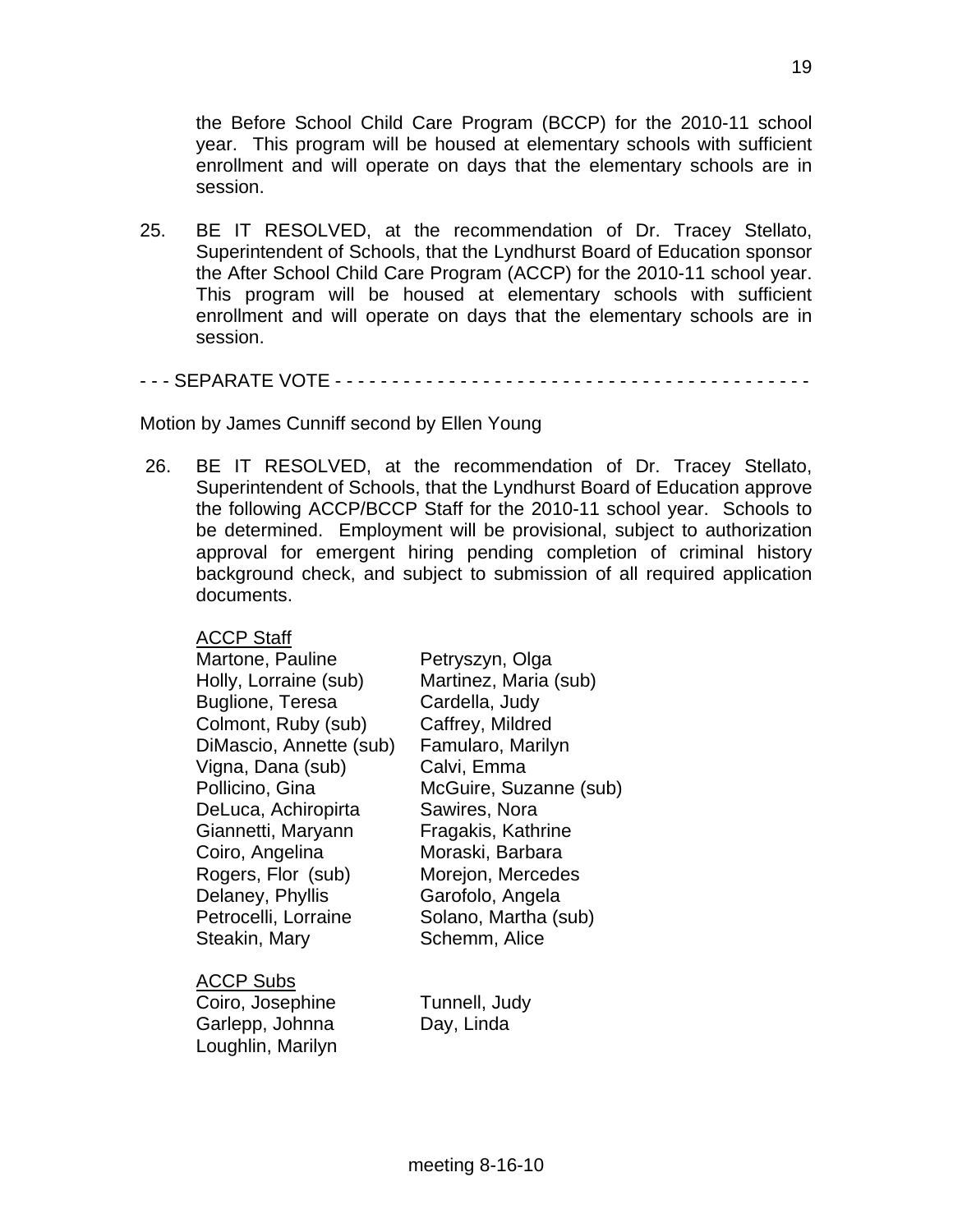| <b>BCCP Staff</b>    |                          |
|----------------------|--------------------------|
| Gomez, Cathy         | Moraski, Barbara         |
| Colmont, Ruby        | Martinez, Maria          |
| Sawires, Monira      | Giancola, AvaMarie (sub) |
| Petryszyn, Olga      | Famularo, Marilyn        |
| DiMascio, Annette    | Calvi, Emma              |
| Deluca, Archiropirta | Suarez, Teresa           |
| Garofolo, Angela     | Coiro, Angelina          |
| Schemm, Alice        | <b>Theresa Buglione</b>  |
| Coiro, Josephine     | Alice Schemm             |
| Gina Pollicino       |                          |
| <b>BCCP Subs</b>     |                          |
| Morejon, Mercedes    | Rogers, Flor             |
| Steakin, Mary        | Holly, Lorraine          |

Roll Call For: (8) William Barnaskas, Louis Bilis, James Cunniff, Ronald Grillo, Christine Melleno, Stephen Vendola, Ellen Young, James Hooper. Abstain: (1) Thomas DiMascio

|--|--|

27. BE IT RESOLVED, at the recommendation of Dr. Tracey Stellato, Superintendent of Schools, that the Lyndhurst Board of Education grant permission to the following college students to do her clinical practicum, observation, etc. in the Lyndhurst Public Schools in order to fulfill their college requirements.

| Vanessa Watson                        | Practicum, 50 hours, Fall 2010                                                 |
|---------------------------------------|--------------------------------------------------------------------------------|
| <b>William Paterson University</b>    | Speech, Roosevelt School                                                       |
| Tara Keane<br><b>Caldwell College</b> | Observation, 40 hours,<br>Sept 13 – Nov 30, 2010<br>Washington, Self-Contained |

- - - SEPARATE VOTE - - - - - - - - - - - - - - - - - - - - - - - - - - - - - - - - - - - - - - - - - -

Motion by James Cunniff second by William Barnaskas

 28. BE IT RESOLVED, at the recommendation of Dr. Tracey Stellato, Superintendent of Schools, that the Lyndhurst Board of Education approve the attached list of sub teachers for the 2010-11 school year. Employment will be provisional, subject to authorization approval for emergent hiring pending completion of criminal history background check, and subject to submission of all required application documents.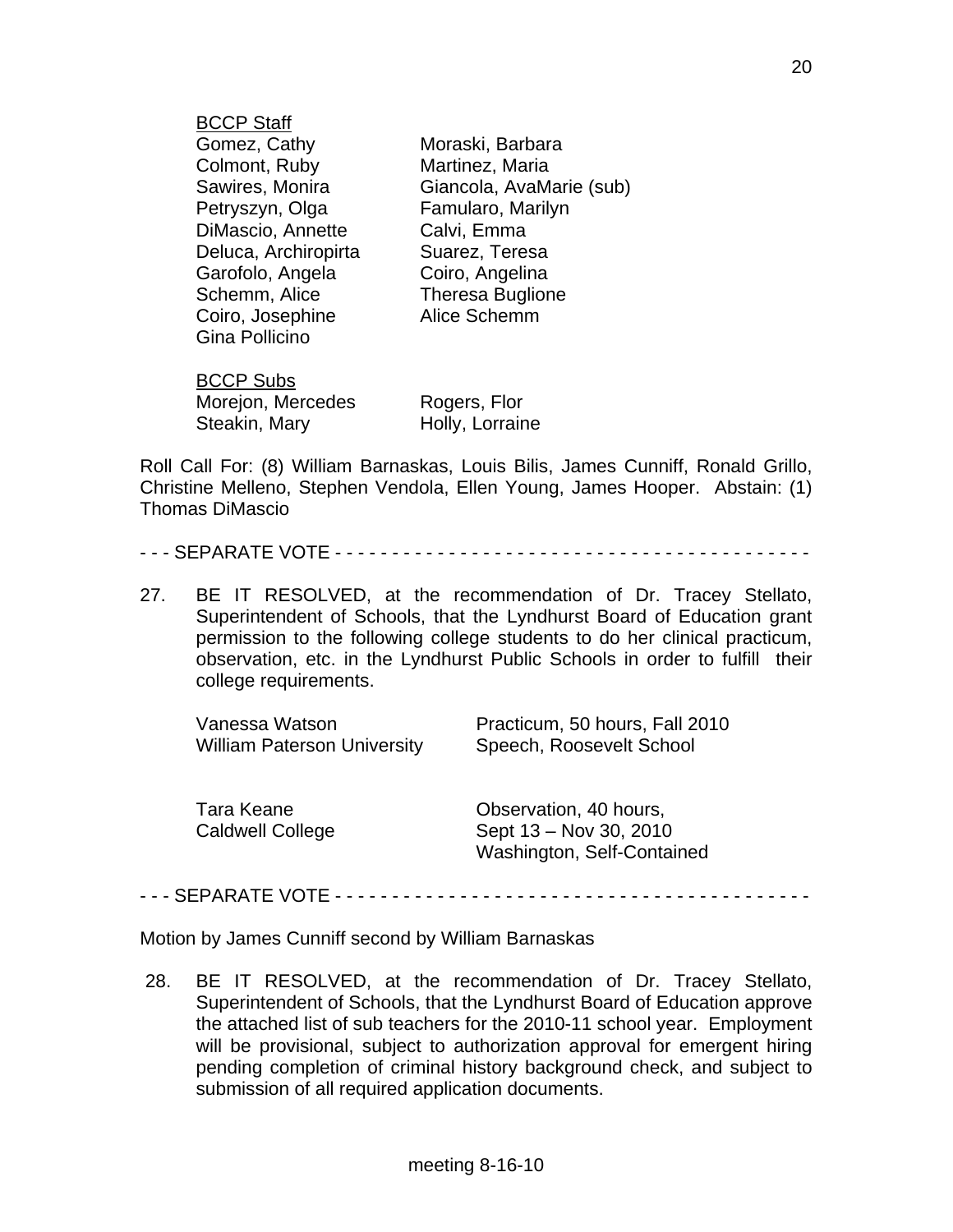Roll Call For: (8) William Barnaskas, Louis Bilis, James Cunniff, Thomas DiMascio, Ronald Grillo, Christine Melleno, Ellen Young, James Hooper. Abstain: (1) Stephen Vendola

- - - SEPARATE VOTE - - - - - - - - - - - - - - - - - - - - - - - - - - - - - - - - - - - - - - - - - - New Business

A. Any Board member who takes exception to any of the following listed actions under the category of New Business may so indicate now and a separate motion for each of the excepted actions will be entertained.

 Motion made by Thomas DiMascio second by Stephen Vendola that the following actions of the Board numbered 1 through 1 exception actions be adopted.

1. BE IT RESOLVED, that the Lyndhurst Board of Education approve the attached revised policy 4111.

Roll Call For: (7) Louis Bilis, Thomas DiMascio, Ronald Grillo, Christine Melleno, Stephen Vendola, Ellen Young, James Hooper. Against: (2) William Barnaskas, James Cunniff

- - - SEPARATE VOTE - - - - - - - - - - - - - - - - - - - - - - - - - - - - - - - - - - - - - - - - - -

B. Thomas DiMascio discussed the formation of a committee for nomenclature, logo, "name", letterhead, etc.

The following will sit on this committee:

 Ken Porro – volunteer Ellen Young Thomas DiMascio Ronald Grillo

## Public Comments

#### Agenda Items

Brian Branco – Uniforms – Against – Questions regarding process for uniforms; disadvantaged, phone survey. Angelica Branco – Uniforms – Against – Questions regarding uniforms.

Cynthia Branco – Uniforms – Security with getting and purchasing uniforms – Against uniforms

Camila Sosa – Uniforms – in favor

Michele Griswold – Comment on voting for uniforms. Legality of dress code (uniforms)